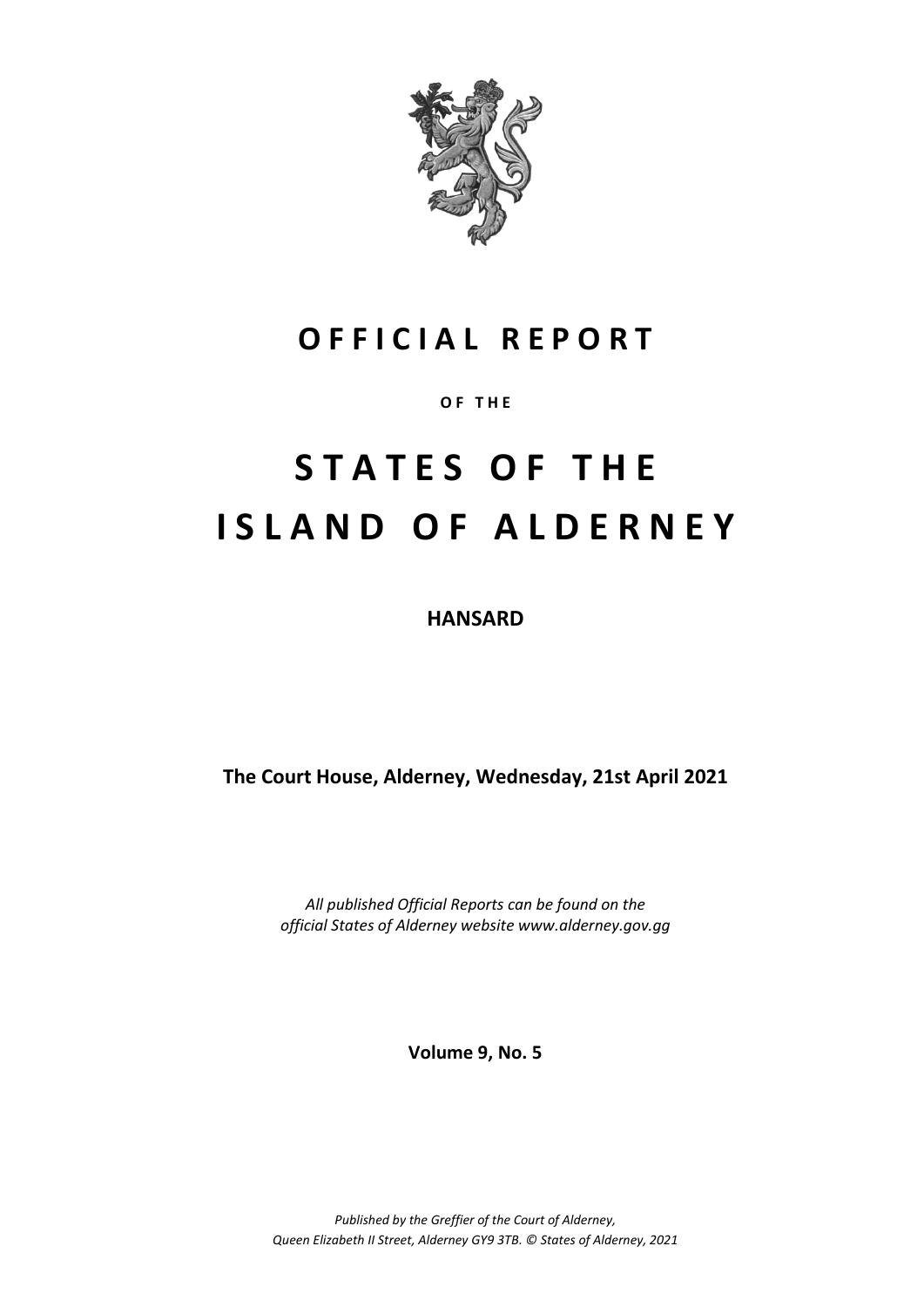#### **Present:**

#### **Mr William Tate, President**

#### **Members**

Mr Bill Abel Ms Annie Burgess Mr Ian Carter Mr Kevin Gentle Mr Christian Harris Mr Rhys Jenkins Mr Boyd Kelly Mr Graham McKinley OBE Mr Steve Roberts Mr Alexander Snowdon

#### **The Greffier of the Court**

Mr David Knight

## **Business transacted**

| I.-VI. Emergency Powers (Coronavirus) (General Provision) (Bailiwick of Guernsey) (No.3)<br>Regulations, 2021; Emergency Powers (Coronavirus) (General Provision) (Bailiwick of<br>Guernsey) (No.3) (Amendment) Regulations, 2021; Emergency Powers (Coronavirus)<br>(General Provision) (Bailiwick of Guernsey) (No.3) (Amendment) (No.2) Regulations, 2021;<br>Emergency Powers (Coronavirus) (General Provision) (Bailiwick of Guernsey) (No.4)<br>Regulations, 2021; Emergency Powers (Coronavirus) (Vaccine) (Limitation of Liability) (No.3)<br>(Bailiwick of Guernsey) Regulations, 2021; Emergency Powers (Coronavirus) (Vaccine)<br>(Limitation of Liability) (No.4) (Bailiwick of Guernsey) Regulations, 2021 - |
|---------------------------------------------------------------------------------------------------------------------------------------------------------------------------------------------------------------------------------------------------------------------------------------------------------------------------------------------------------------------------------------------------------------------------------------------------------------------------------------------------------------------------------------------------------------------------------------------------------------------------------------------------------------------------------------------------------------------------|
|                                                                                                                                                                                                                                                                                                                                                                                                                                                                                                                                                                                                                                                                                                                           |
|                                                                                                                                                                                                                                                                                                                                                                                                                                                                                                                                                                                                                                                                                                                           |
| VIII. Questions and Reports - Seven questions for verbal reply; One report  8                                                                                                                                                                                                                                                                                                                                                                                                                                                                                                                                                                                                                                             |
|                                                                                                                                                                                                                                                                                                                                                                                                                                                                                                                                                                                                                                                                                                                           |
|                                                                                                                                                                                                                                                                                                                                                                                                                                                                                                                                                                                                                                                                                                                           |
|                                                                                                                                                                                                                                                                                                                                                                                                                                                                                                                                                                                                                                                                                                                           |
|                                                                                                                                                                                                                                                                                                                                                                                                                                                                                                                                                                                                                                                                                                                           |
|                                                                                                                                                                                                                                                                                                                                                                                                                                                                                                                                                                                                                                                                                                                           |
|                                                                                                                                                                                                                                                                                                                                                                                                                                                                                                                                                                                                                                                                                                                           |
|                                                                                                                                                                                                                                                                                                                                                                                                                                                                                                                                                                                                                                                                                                                           |
|                                                                                                                                                                                                                                                                                                                                                                                                                                                                                                                                                                                                                                                                                                                           |
|                                                                                                                                                                                                                                                                                                                                                                                                                                                                                                                                                                                                                                                                                                                           |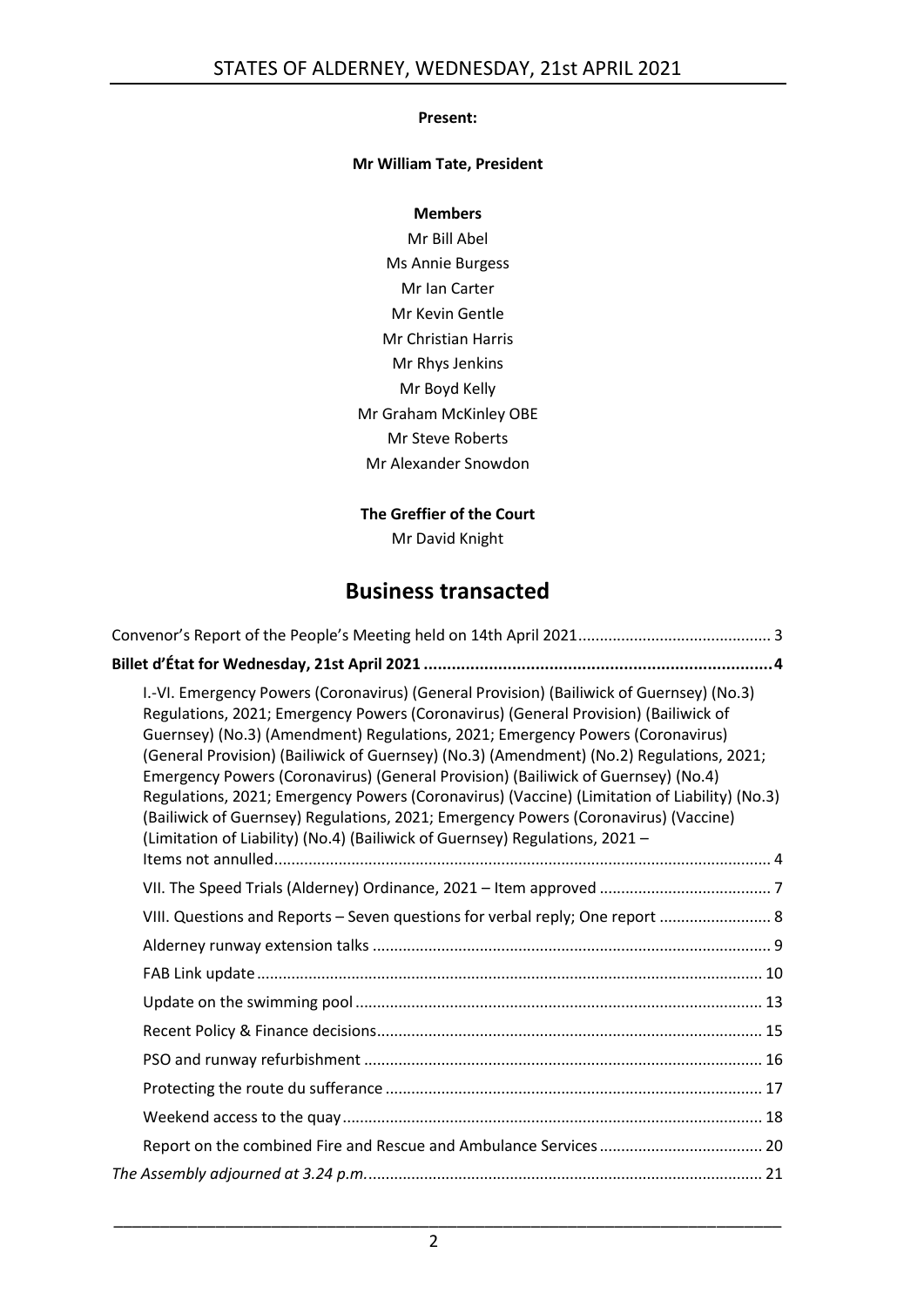# States of Alderney

*The States met at 2.30 p.m.*

[THE PRESIDENT *in the Chair*]

## **PRAYERS**

*The Greffier*

## **ROLL CALL**

*The Greffier*

#### **Convenor's Report of the People's Meeting held on 14th April 2021**

<span id="page-2-0"></span>**The President:** Mr Snowdon, you were the Convenor at the People's Meeting. Could you give us please your initial report?

**Mr Snowdon:** Of course, President. Thank you.

- 5 I was the Convenor, assisted by the Chief Executive. There were eight States Members, excluding myself; you were there, sir; 10 public; four press; and apologies from Mr Roberts. The Chief Executive was welcomed by the Convenor and gave a brief introduction. Thank you.
- 10 **The President:** Thank you very much indeed, Mr Snowdon.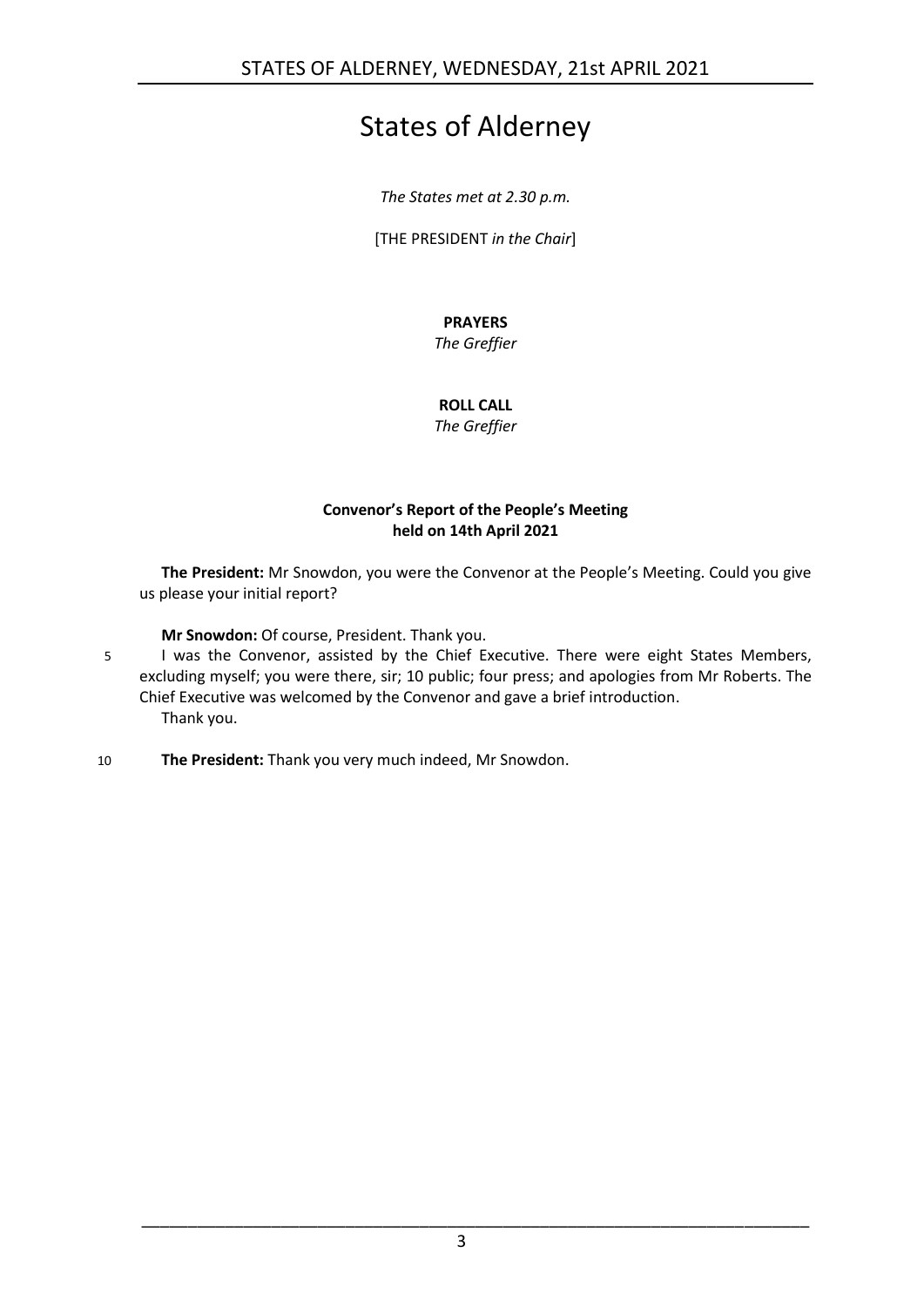# Billet d'État for Wednesday, 21st April 2021

<span id="page-3-1"></span><span id="page-3-0"></span>**I.-VI. Emergency Powers (Coronavirus) (General Provision) (Bailiwick of Guernsey) (No.3) Regulations, 2021; Emergency Powers (Coronavirus) (General Provision) (Bailiwick of Guernsey) (No.3) (Amendment) Regulations, 2021; Emergency Powers (Coronavirus) (General Provision) (Bailiwick of Guernsey) (No.3) (Amendment) (No.2) Regulations, 2021; Emergency Powers (Coronavirus) (General Provision) (Bailiwick of Guernsey) (No.4) Regulations, 2021; Emergency Powers (Coronavirus) (Vaccine) (Limitation of Liability) (No.3) (Bailiwick of Guernsey) Regulations, 2021; Emergency Powers (Coronavirus) (Vaccine) (Limitation of Liability) (No.4) (Bailiwick of Guernsey) Regulations, 2021 – Items not annulled**

*Item I.*

*The States of Alderney is asked not to annul "The Emergency Powers (Coronavirus) (General Provision) (Bailiwick of Guernsey) (No.3) Regulations, 2021".*

#### *Item II.*

*The States of Alderney is asked not to annul "The Emergency Powers (Coronavirus) (General Provision) (Bailiwick of Guernsey) (No.3) (Amendment) Regulations, 2021".*

*Item III.*

*The States of Alderney is asked not to annul "The Emergency Powers (Coronavirus) (General Provision) (Bailiwick of Guernsey) (No.3) (Amendment) (No.2) Regulations, 2021".*

*Item IV.*

*The States of Alderney is asked not to annul "The Emergency Powers (Coronavirus) (General Provision) (Bailiwick of Guernsey) (No.4) Regulations, 2021".*

*Item V.*

*The States of Alderney is asked not to annul "The Emergency Powers (Coronavirus) (Vaccine) (Limitation of Liability) (No.3) (Bailiwick of Guernsey) (Regulations, 2021".*

*Item VI.*

*The States of Alderney is asked not to annul "The Emergency Powers (Coronavirus) (Vaccine) (Limitation of Liability) (No.4) (Bailiwick of Guernsey) (Regulations, 2021".*

**The President:** So, on to Item I, please, Mr Greffier.

#### **The Greffier:** Yes, sir.

Item I is the Emergency Powers (Coronavirus) (General Provision) (Bailiwick of Guernsey) 15 (No.3) Regulations. The States of Alderney is asked not to annual the said emergency powers.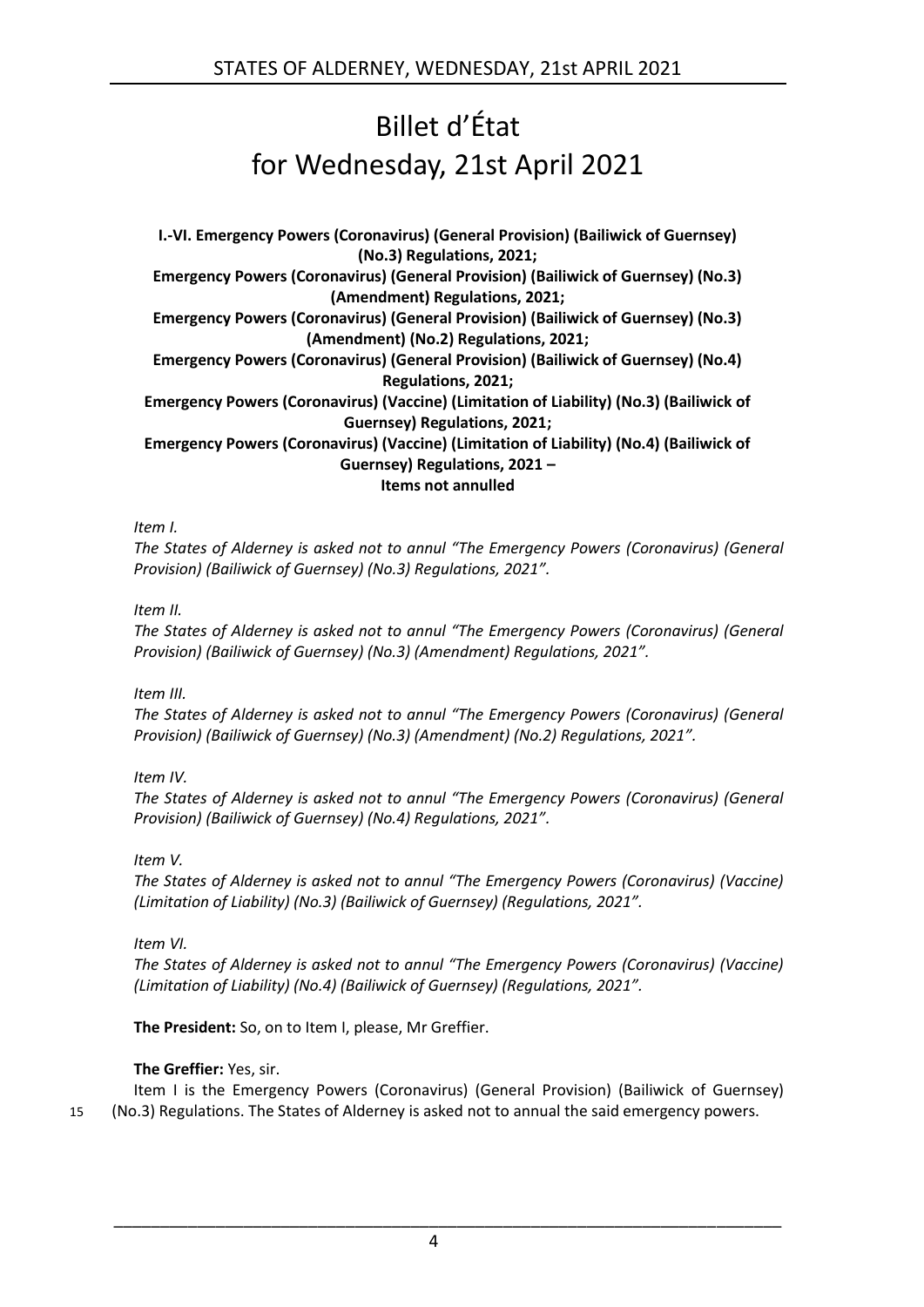**The President:** Now, Mr Abel, we have got again a total of six Items on the Billet this afternoon, all of which relate to the Regulations which have been made in Guernsey, and I think that in order to deal with them in an efficient way, you would like to deal with them all at the same time?

 $20$ 

#### **Mr Abel:** Yes, Mr President.

There are six Items there at the moment. There is obviously one Item where there was a question raised at the People's Meeting, then obviously I will pause when I get to that Item V. But basically I would like your indulgence to talk to the principles of each of the Items in sequence, 25 without sitting down and standing up, and in the end propose that those Items and their amendments are accepted and are not annulled by this States group, Mr President.

**The President:** Thank you. Now, does that find approval with the Members?

#### 30 **Members:** Yes.

#### **The President:** Thank you.

Before you start, Mr Abel – and this will save Mr Snowdon having to get up repeatedly – I think there were no observations at the People's Meeting for Items I to IV, but we will deal with Item V 35 because I think there was a comment. So we will deal with that when Mr Abel gets to it and I will give you the nod.

**Mr Snowdon:** Thank you.

40 **The President:** Thank you. Mr Abel.

**Mr Abel:** Thank you, Mr President.

Items I to VI are all in terms of the Emergency Powers (Coronavirus) (General Provisions) under 45 the Bailiwick of Guernsey Regulations, 2021.

**The President:** Forgive me, Mr Abel, I am going to have to just very quickly say that you are proposing all these Items and, Mr Snowdon, you are seconding them?

50 **Mr Snowdon:** I am. Thank you.

**The President:** Yes, apologies for the interruption.

#### **Mr Abel:** No, that is okay. Thank you.

55 In terms of Item I, and I refer people to the documentation because the lead-in to each of the Items is similar, being everything connected with the Regulations under the emergency powers.

In terms of Item I, this particular Item, these Regulations revoke and re-enact, with minor modifications, Regulations previously made by the Civil Contingencies Authority in respect of the coronavirus pandemic and come into force on 5th May 2021 and shall have temporary effect only

- 60 in accordance with the provisions of section 16, 'Duration and scrutiny of emergency regulations', of the Law. These Regulations generally apply to the period of Bailiwick lockdown and further details are covered in the supporting summary documents and can also be accessed on the Guernsey website. That is Item I, Mr President.
- In terms of Item II, again under the Emergency Powers, this is an amendment and this 65 amendment came into force on 10th March 2021 and shall have temporary effect only in accordance with the provision of section 16, 'Duration and scrutiny of emergency regulations', of the Law. This amendment to the Regulations relates to essential travel permits in terms of the initial regulation and that is related to people of the hospitality sector taking up employment in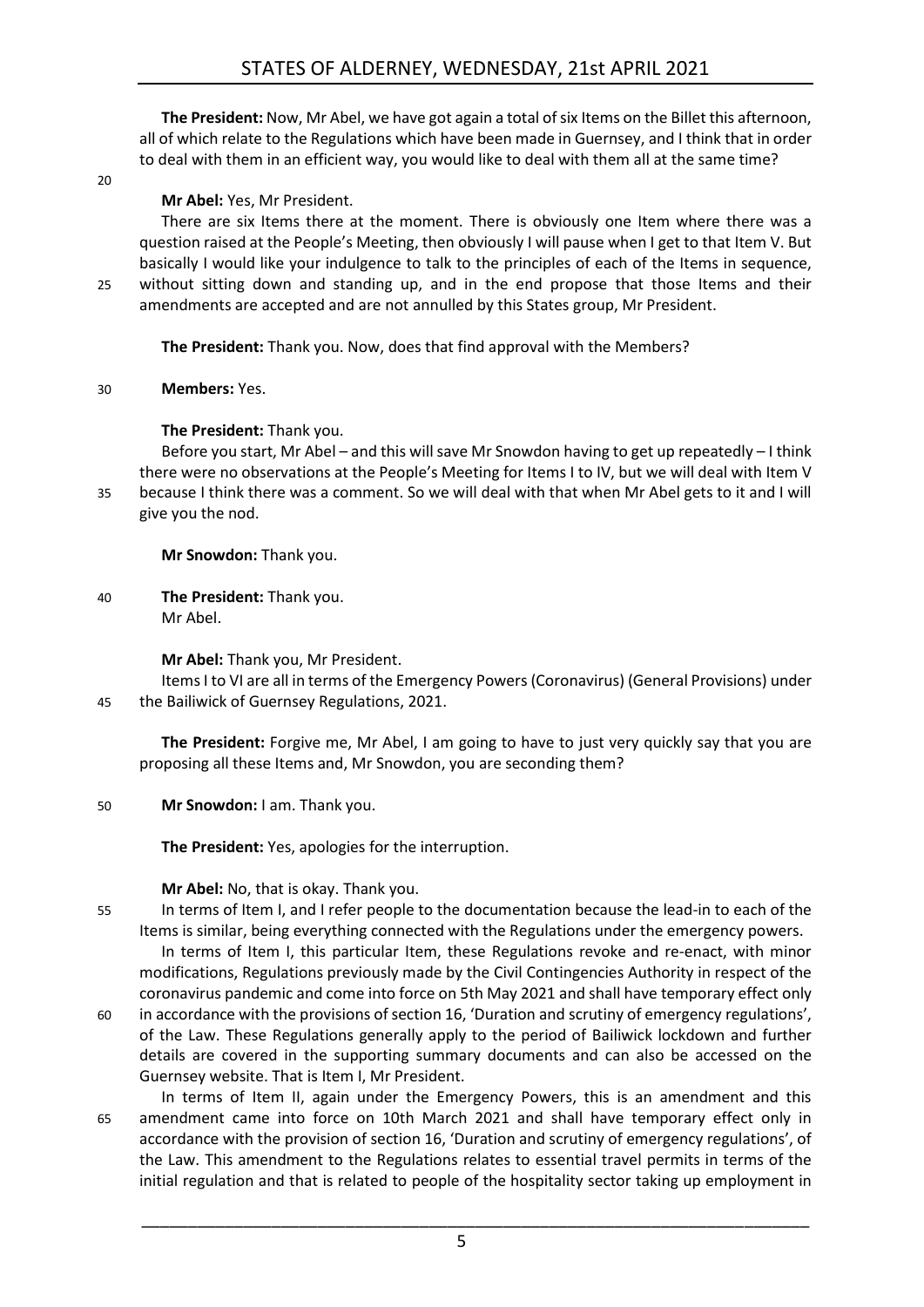Sark and Alderney. Further details, as mentioned before, are covered in the supporting documents 70 and the documents forming part of this Billet.

Item III of the Emergency Powers and this Billet. This is an amendment again, (No.2) amendment. This amendment came into force on 22nd March 2021 and shall have temporary effect only in accordance with provisions of section 16, 'Duration and scrutiny of emergency regulations', of the Law. The amendment to the Regulations relate in this case mainly to Guernsey

75 moving out of lockdown and further details are covered in the supporting summary and the documents forming part of this Billet.

In terms of Item IV, the Emergency Powers and this Billet, these Regulations revoke and reenact with minor modifications Regulations previously made by the Civil Contingencies Authority in respect to the coronavirus pandemic and come into force on 2nd April 2021, and shall have

- 80 temporary effect only in accordance with the provisions of section 16, 'Duration and scrutiny of emergency regulations', of the Law. These regulations generally apply to the Bailiwick bubble where access to the Bailiwick still remains restricted and isolation and testing is a requirement for persons travelling to the Bailiwick. In addition, there are modifications made with regard to mental health in the documentation and the details are covered in the supporting summary and 85 documents forming part of this Billet.
	- Before moving on to Item V, Mr President, I believe there is an item in the People's Meeting that needs to be addressed?

**The President:** There is. Mr Snowdon, I think a member of the community had an observation 90 to make about this one.

**Mr Snowdon:** Thank you, President. I will make the observation, thank you.

Concerns were raised regarding the latest positive case tested on arrival into Guernsey. It was confirmed that protocols are still in place for travel, i.e. face masks, segregated seating areas for 95 UK passengers, testing on arrival and contact tracing. The Convenor advised that he will pass on

the concerns directly to Guernsey.

Those were all the comments, sir. Thank you.

**Mr President:** Thank you very much indeed. Back to you, Mr Abel.

#### 100

**Mr Abel:** Thank you, Mr President.

The next two particular Items, Item V and Item VI in terms of the Emergency Powers Regulations relate to vaccines. Item V is in terms of the Limitation of Liability (No.3) in this case, and Item VI is actually a follow-up in terms of the Regulation (No.4) for the vaccines.

105 With regard to Item V, these Regulations came into force on 5th March 2021 and shall have temporary effect only in accordance with the provision of section 16, 'Duration and scrutiny of emergency regulations', of this Law. These Regulations apply where a vaccine against coronavirus has been temporarily authorised and will limit the aggregate amount of damages and costs that may be awarded. Further details, as mentioned, are covered in the supporting summary and the 110 documents forming part of the Billet.

Moving through to Item VI, this again is with regard to vaccines and is a follow-on regulation from the previous regulation read. In terms of that, these Regulations for Item VI revoke and replace the Emergency Powers (Coronavirus) (Vaccine) (Limitation of Liability) (No.3) (Bailiwick of Guernsey) Regulations, 2021. These Regulations came into force on 2nd April 2021 and shall have

115 temporary effect only in accordance with the provision of section 16, 'Duration and scrutiny of emergency regulations', of this Law. These Regulations apply where a vaccine against coronavirus has been temporarily authorised and will limit the aggregate amount of damages and costs that may be awarded. As before, details are covered in the supporting documentation and in the summary to this Billet.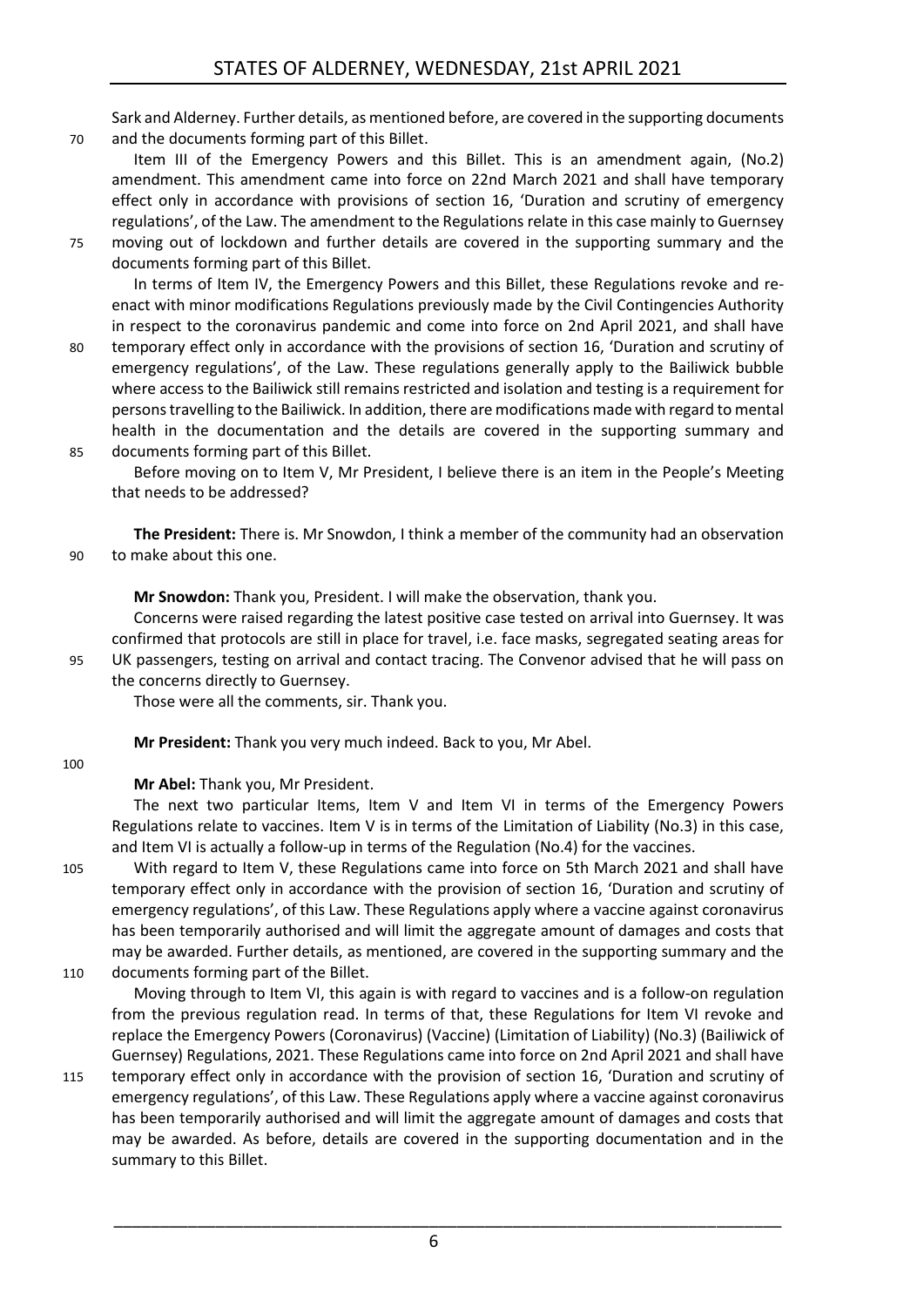120 That covers those particular Items. I do not know whether you would require any questions or clarifications before I move to a proposal, Mr President?

**The President:** Until you move to …?

125 **Mr Abel:** Until I move to a proposal to accept these Items.

**The President:** No, please put your proposal.

**Mr Abel:** Thank you.

130 Mr President, I would like to propose that the States of Alderney is asked not to annul Items I to VI of the Emergency Powers (Coronavirus) (General Provision) (Bailiwick of Guernsey), both the Regulations and amendments in this case, and I ask for approval to proceed with that proposal, Mr President.

135 **The President:** Thank you very much indeed, Mr Abel.

**Mr Abel:** Thank you.

**The President:** Does any Member wish to speak on any of those Items which have been taken 140 collectively?

That being the case, are you all in favour of that proposal? Thank you. So that passes collectively, Mr Greffier.

**The Greffier:** It does, sir, thank you.

#### **VII. The Speed Trials (Alderney) Ordinance, 2021 – Item approved**

<span id="page-6-0"></span>*Item VII The States of Alderney is asked: To approve the Speed Trials (Alderney) Ordinance, 2021.*

- 145 **The Greffier:** Item VII, if I may. The Speed Trials (Alderney) Ordinance, 2021. Committee Members, Mr Kelly is the Chairman. The States of Alderney is asked to approve the Speed Trials (Alderney) Ordinance, 2021 for the purpose of the Hill Climb. Proposed by Mr Kelly, seconded by Ms Burgess.
- 150 **The President:** Thank you. Were there any comments at the People's Meeting, Mr Snowdon?

**Mr Snowdon:** There were no comments on this Item, sir. Thank you.

155 **The President:** Thank you very much indeed. Mr Kelly, over to you.

**Mr Kelly:** Thank you, sir.

I would ask my colleagues to approve this Speed Trial Ordinance in order to facilitate the three-160 day speed and hill climb event from 16th to 18th September this year.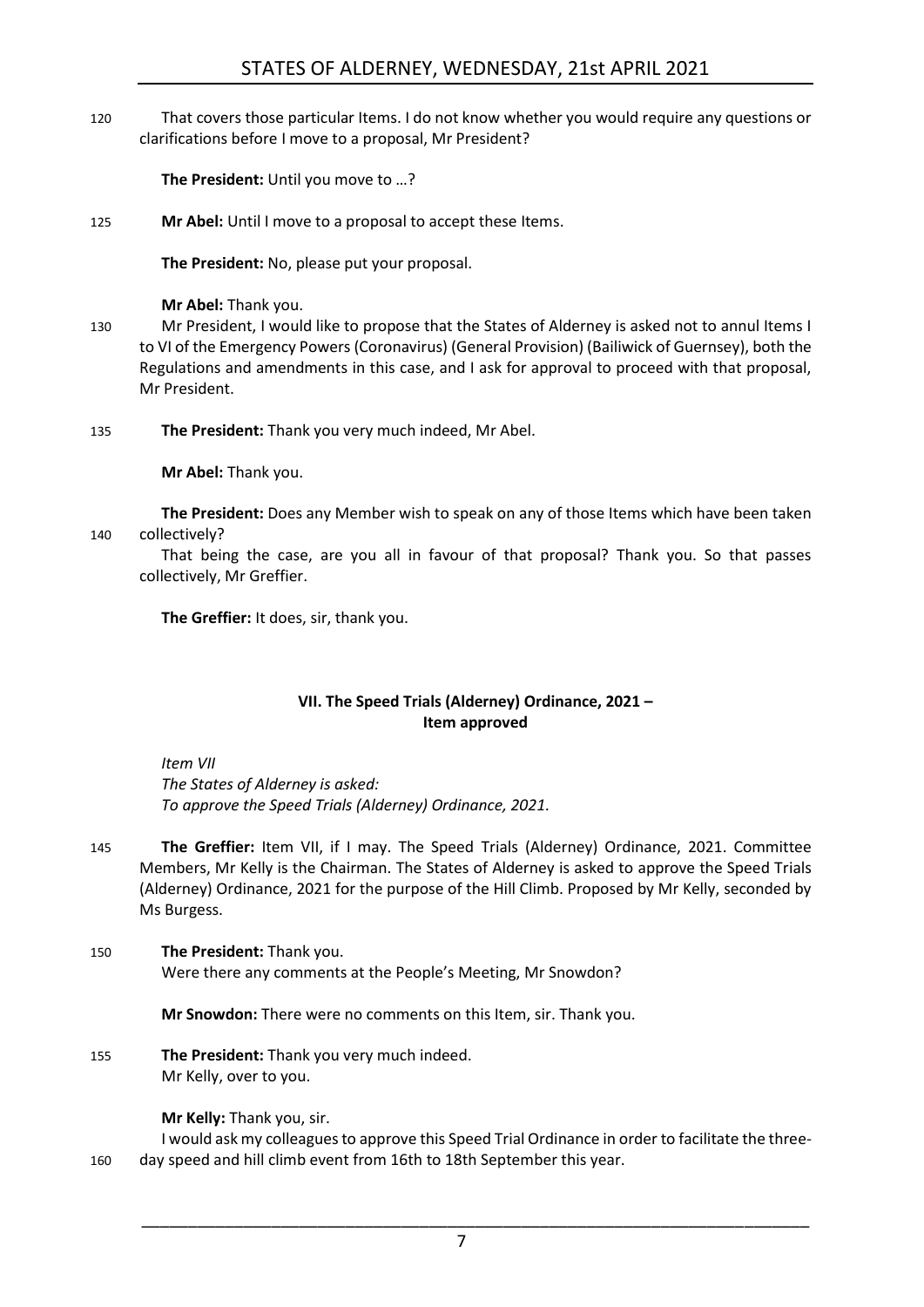It is an annual event, it is very successful, it brings over Guernsey tourists to the Island, and it allows competitive speeding on the routes during the prescribed period, and also to facilitate the closure of roads. I would therefore ask my colleagues, please, to approve the Speed Trials Ordinance, 2021.

165

**The President:** Thank you. Which I am assuming, Ms Burgess, you would commend to the States?

**Ms Burgess:** Yes, thank you.

170

**The President:** Does any Member wish to speak in relation to this Ordinance? So again, we are all agreed that this passes.

#### **VIII. Questions and Reports – Seven questions for verbal reply; One report**

<span id="page-7-0"></span>*Item VIII*

*Four questions from Mr Alex Snowdon for the Chairman of the Policy & Finance Committee: (1) Could the Chairman outline talks regarding Alderney's potential runway extension? (2) A few years ago FAB Link gave a public consultation about their project, can the Chairman update any developments with the project?*

*(3) Are there any updates regarding the swimming pool?*

*(4) Does the Chairman wish to outline any Policy and Finance Committee decision recently?*

*One question from Mr Steve Roberts for the Chairman of Policy & Finance Committee: (1) Will the Chairman please give an update on PSO progress and dates of the runway refurbishment expectations?*

*Two questions from Mr Steve Roberts for the Chairman of General Services Committee: (1) Would the Chairman please agree that the route du sufferance should be protected as many landowners, walkers, and wildlife organizations are vulnerable if ancient laws are threatened? (2) As the quay belongs to the general public, it was and should be a public amenity, will he look at opening it up at weekends at least for access to all, as this was locked off without consultation?*

*The following report was delivered by Mr Boyd Kelly, Chairman of the General Services Committee: Report on the combined Fire and Rescue and Ambulance Services.*

**The President:** Thank you, Mr Greffier.

#### 175 **The Greffier:** Thank you, sir.

Item VIII is Questions and Reports. Questions have been received by Mr Snowdon to the Chairman of P&F.

**The President:** Thank you very much indeed. 180 Mr Snowdon, your questions I think were received first, and because there are –

**Mr Snowdon:** Sir, could I just ask clarification, if that is all right, just on –?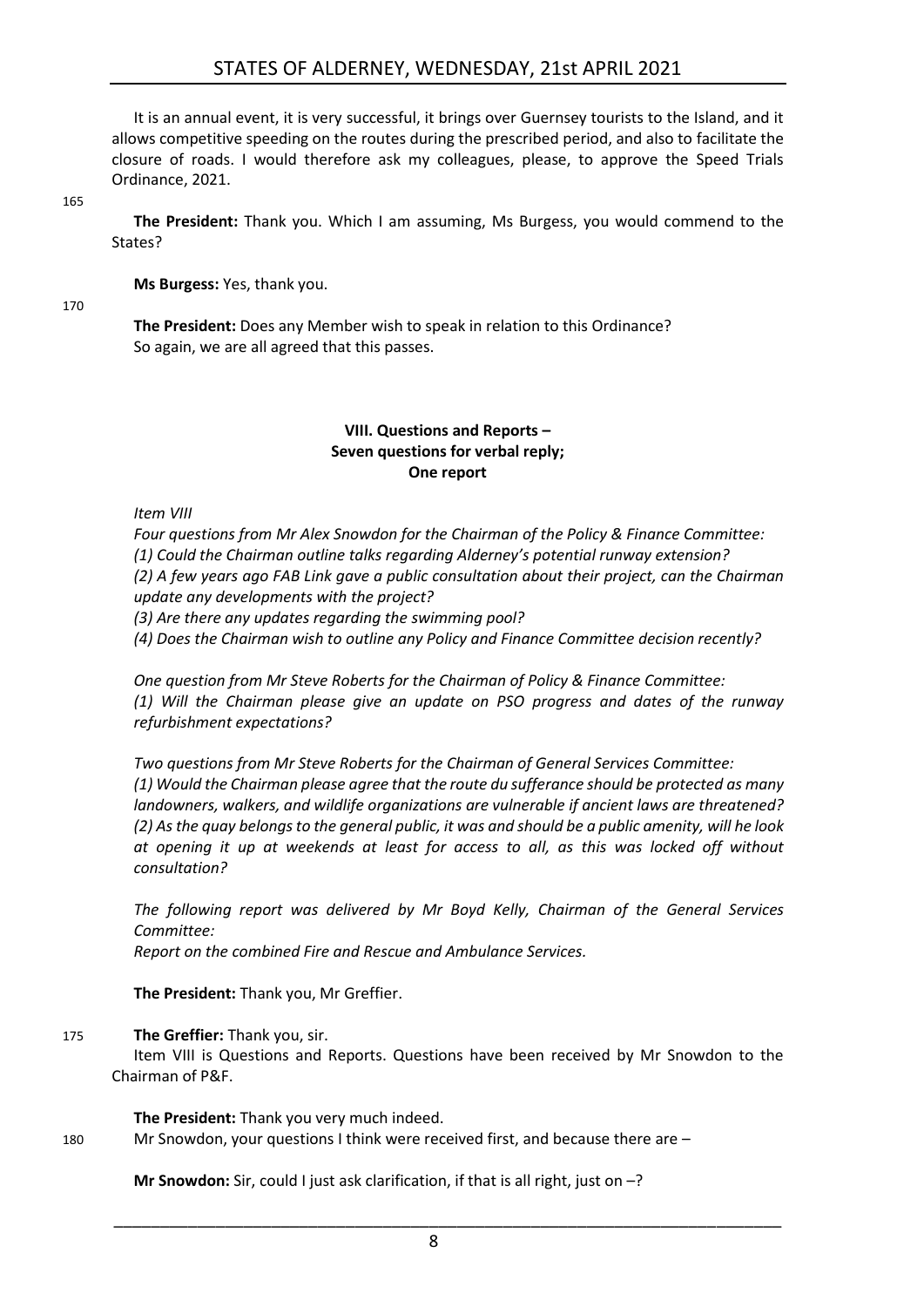**The President:** Please do.

- 185 **Mr Snowdon:** So I was just going to say they were not in the People's Meeting because they were submitted afterwards, just for the record, and just asking a bit of clarification regarding the supplementary questions. Obviously Mr Abel or Mr Kelly will answer the question that is posed to him, then each Member gets an opportunity to ask a question on what they said? (**The President:** Yes.) Yes. And that is why …. And the supplementary question is based on each Member actually 190 asking the question on the original statement, is my understanding.
- 

**The President:** That is a very good summation of Rule 17.

**Mr Snowdon:** Thank you, yes, just so we are clear. Thank you.

#### **Alderney runway extension talks**

<span id="page-8-0"></span>195 **The President:** So, Mr Snowdon, would you like to put your first question then, please?

#### **Mr Snowdon:** Thank you.

This is to Mr Abel. Could the Chairman outline talks regarding Alderney's potential runway extension?

200 Thank you.

**Mr Abel:** Yes, Mr President, States Members.

Just to give a little bit of history up until where we are, this particular item was raised and debated, as I understand it, in the States of Deliberation at the end of March, I think it was, where 205 it was agreed that the concept of a runway to accommodate ATRs, the larger aircraft that Aurigny has, the runway is looked at in terms of extending it to allow those aircraft. That proposal was to be investigated through the States of Deliberation's requirements, as I understand. However, this was brought up in a meeting with Deputy Roffey on 29th March that was held between Members of the States of Alderney and Peter Roffey and members of the Civil Service and his Department

210 in the STSB, the States Trading and Supervisory Board, if I get that right. In that meeting also they brought up that this concept of extending the runway and widening it, strengthening it to accommodate an ATR was also brought up on that, and discussed with ourselves.

The follow-up to that really was the following day, when we had a meeting with States Members and with the Guernsey Policy & Resources group, and that was also put to the group 215 that was there. The question was posed to them, would Alderney consider an extension to the runway and that services could be supplied using an ATR? Alderney, the States Members obviously had some discussion around that to understand it, and then in addition to that there were questions from ourselves with regard to the timing in relation to the present refurbishment, the questions also around a possible schedule for the service to provide going forward with a larger

- 220 plane. Then the discussion also went around that Alderney would also have to probably put that to the public and have discussions with the public to understand whether that was an option they were willing to accept. However though, until we have information, Mr President, for Members, on the schedule and also the timing of that particular extension, it is very difficult to take the matter forward, and we are currently waiting for that feedback from the States of Guernsey and 225 its officers on those particular items.
	- The benefit I think, maybe just to add to that, is obviously if that is done and it is acceptable to the community, we have a more clear view of the future of air services for Alderney, and also the possibility that we can carry more passengers in and out of Alderney, which will be a big plus to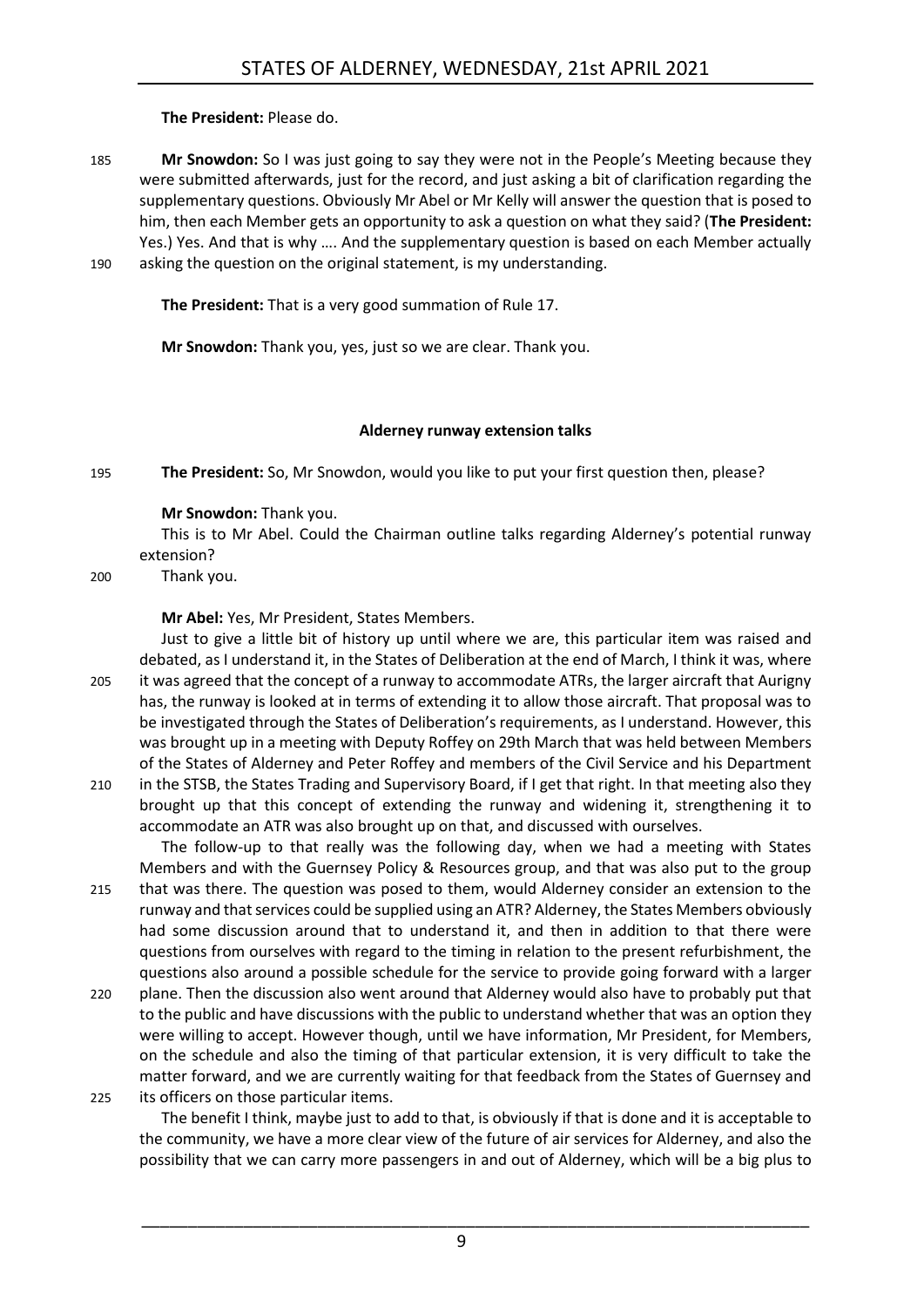ourselves, based on obviously the challenges we have had over the last few years with some of

230 the service levels we have had.

Thank you.

**The President:** Thank you.

Mr Snowdon, do you have a question arising out of that response?

235

**Mr Snowdon:** Yes. Just to ask Mr Abel to confirm that obviously public consultation will take place first and there would be a timetable presented if that is a route – it might not be a route – to go down, and that there hopefully will be some supporting officers from Guernsey when that public presentation takes place and potentially from Aurigny …

240 Thank you.

#### **Mr Abel:** Thank you.

I think with regard to that, that was discussed and the requirement was from ourselves there that certainly when we have the, or that Guernsey have the details, we would certainly like a 245 presentation. And again it was put to the Guernsey officers there that we would like them to come across and do a presentation to the community to allow the community to fully understand the proposal and put the relative questions to improve their understanding of the benefits and the potential disadvantages to the runway extension and the related use of ATRs. Thank you.

250

#### **The President:** Thank you.

Would anybody else like to ask Mr Abel a question arising out of his response? Mr Gentle.

#### 255 **Mr Gentle:** Sir, Mr President, colleagues.

With the problems of a pothole in the runway yesterday, does the Chairman agree that time is of the essence and we need to push as hard as we can now?

Thank you.

260 **Mr Abel:** That is obviously a very pertinent question, based on the fact that we got a hole in the runway. When we had the original discussion two/three weeks ago with the Members from Guernsey, we had also had another incident a few days beforehand, and that was very much discussed during the meetings and the fact that we do need to progress the refurbishment of the runway as a priority, as opposed to the extension. The officers and the Deputies that we were 265 meeting with agreed that that was the priority and any proposals around the extension to the runway would not delay the current refurbishment project as it stands.

**The President:** Thank you.

#### 270 **Mr Gentle:** Thank you.

**The President:** Does anybody else have a question for Mr Abel? Thank you.

#### **FAB Link update**

<span id="page-9-0"></span>**The President:** Mr Snowdon, your second question, please.

275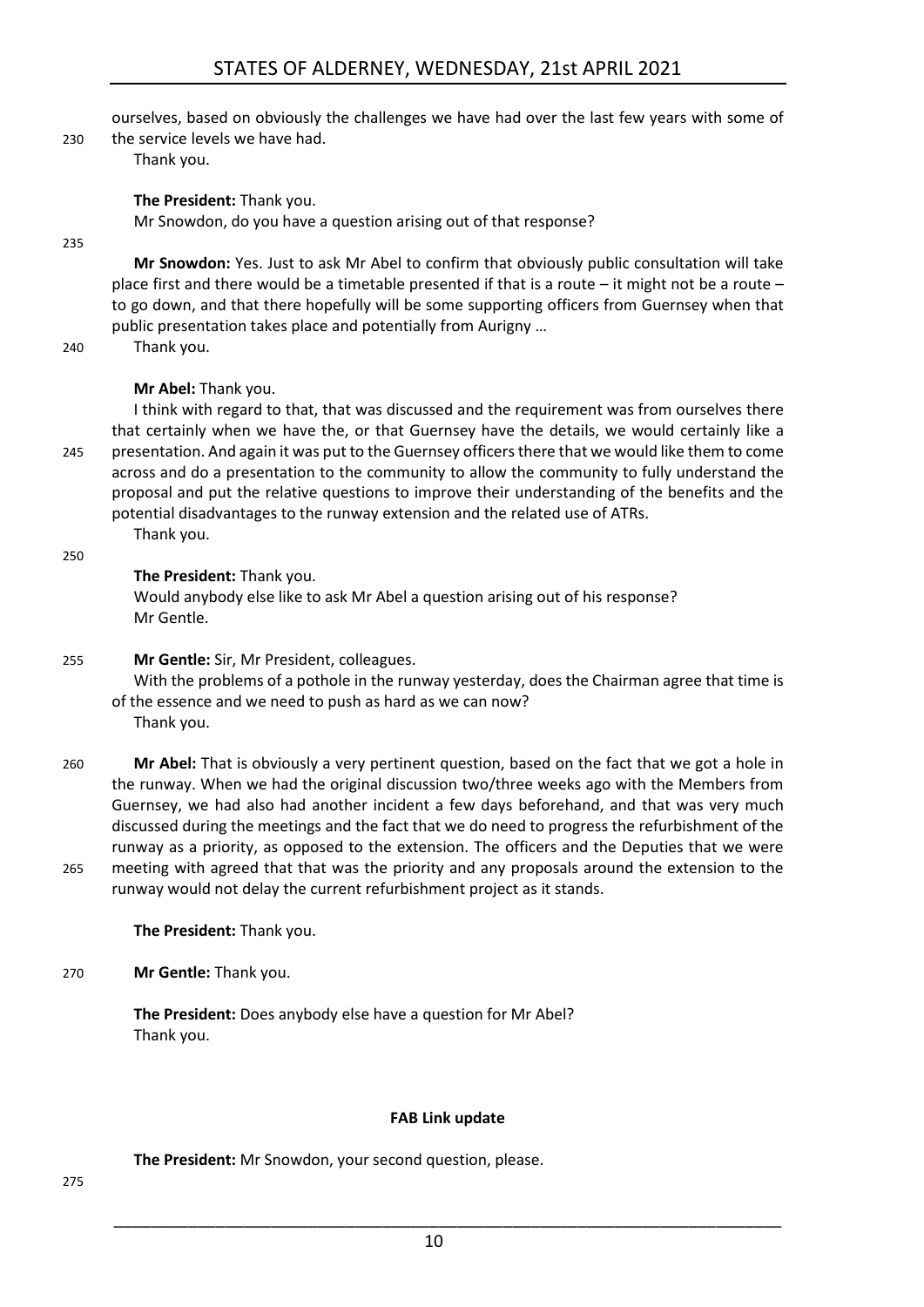**Mr Snowdon:** Thank you, President. It is for Mr Abel again.

A few years ago FAB Link gave a public presentation about their project. Can the Chairman update any developments with this project, please?

Thank you, sir.

280

**Mr Abel:** Mr President, States Members, this has obviously become an issue which has been raised a little bit more often as of late. It obviously, when I think back to five or six years ago, it obviously was quite a contentious issue on the Island, but as it stands at the moment, the States or the Civil Service does not have any communications with FAB Link, as I understand, at the 285 moment, and FAB Link has not communicated with the States, as far as I can ascertain.

With regard to FAB Link, there has been information tabled that FAB Link are working in the south-west England area, basically pursuing some of their cable work that they wish for the other end of the interconnector between Budleigh Salterton and Exeter. We are told, or it is reported that they are doing various appropriation-type things in advancing the project.

- 290 When we look at the information available on the Transmission Investment website and for clarity there, transmission investments is the project manager for FAB Link and is the 50% owner of FAB Link, with ARE holding the other half – in the FAB Link website, it actually states that they are now pursuing the interconnector between France and south-west UK, and in one of the documents it refers again to coming through Alderney, though another document says it does not.
- 295 So the picture is not totally clear at the moment. That obviously highlights the fact that FAB Link is still, I hate to use the word alive and buzzing, in some ways, and obviously ourselves from the States need to understand some of the challenges that we are liable to face in the coming months if that now comes back to us.

One of the fortunate things is, or the learnings we took from the interactions with FAB Link in 300 the past, was that the Land Use Plan has been further developed and added to, and in terms of major projects there is a clear process that has to be followed if that application comes back. That is particularly where we stand at the moment, Mr President, and Mr Snowdon. Thank you.

305 **The President:** Thank you, Mr Abel. Mr Snowdon, do you have a question?

> **Mr Snowdon:** Yes. Thank you to Mr Abel for answering the first question. It feels a bit like *déjà vu* again, because I think I asked one about Matthew Offord last time.

310 Yes, my question basically is 2019, I understand, was the last communication with FAB Link officially with the States of Alderney. However, I am now concerned that on AY News it says – this is from James Dickson – that:

The FAB Link Project continue to provide regular updates to the States of Alderney.

And the BBC follow this up with a question they have submitted to FAB Link saying, 'Have you had any conservations with anyone from the States of Alderney or Guernsey on this project in the last 315 six months?', with a reply from James Dickson, I believe, 'Regular updates are made to States of Alderney.'

Now, I do not mean to sound quite strong on this, but is anyone lying or is there a misunderstanding with this? I am just very concerned that if the conversations, and FAB Link are right, are happening with the States of Alderney, who are they happening with? That is what I 320 would like to find out.

Thank you.

**The President:** Mr Abel, can you answer that question?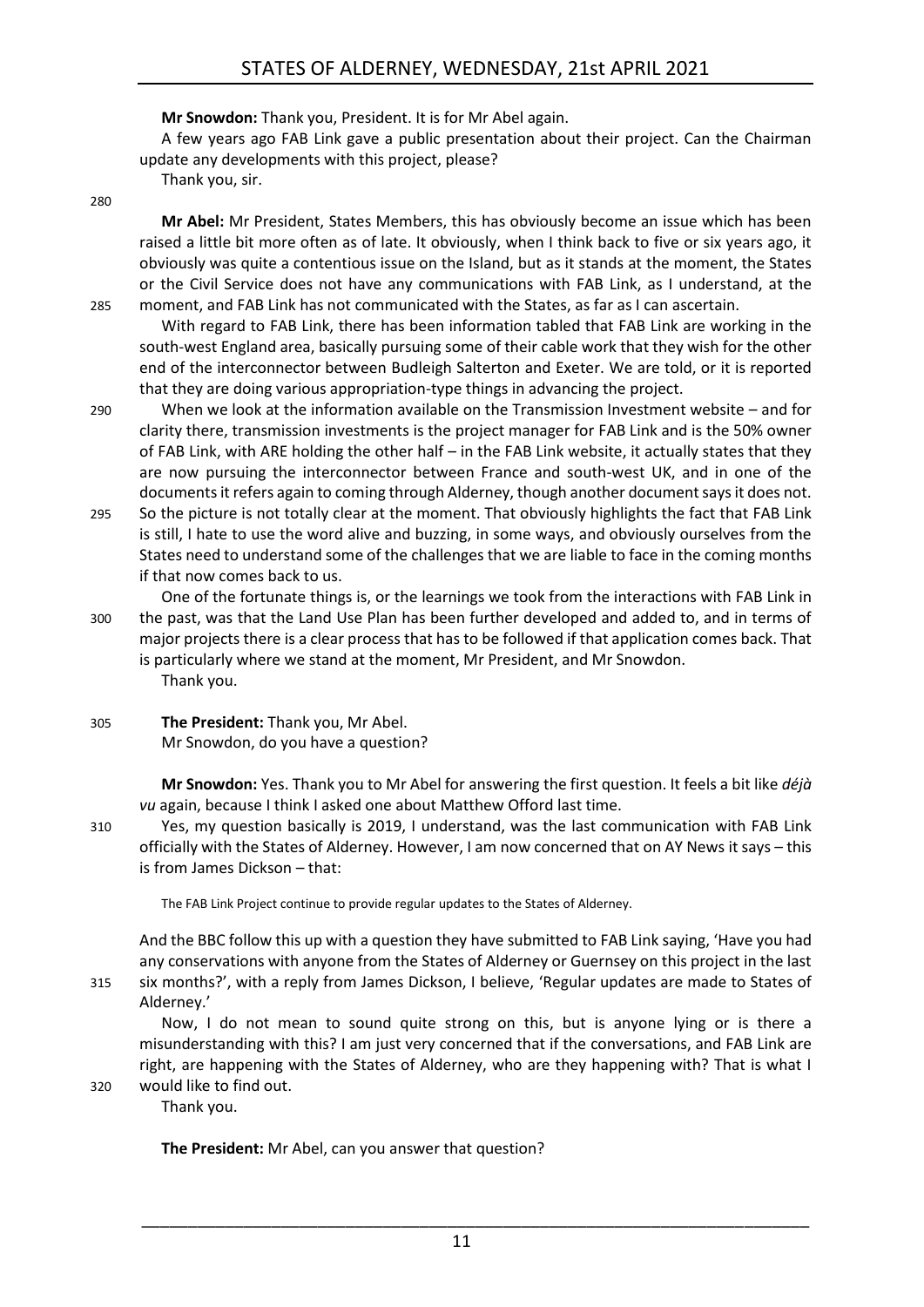**Mr Abel:** So far I have not managed to get my spy system working, Mr President. Certainly that 325 question has been raised and I understand the concerns. I have put that question to the Civil Service actually today, and the answer is they have had no recent communications with FAB Link, as per the questions that have come up. Obviously there is still a requirement for the States and the Members around this table to continue to ask that question and try to understand why FAB Link believe they are talking to the States of Alderney. But in terms of my enquiries, although a 330 very short period, I have not been able to ascertain that there have been any communications,

Mr President, Mr Snowdon.

**Mr Snowdon:** Thank you.

335 **The President:** Thank you very much indeed. Does anybody else have a question for Mr Abel? Mr Gentle.

**Mr Gentle:** Sir, Mr President, colleagues.

340 Following on from the ACRE press release of 15th September 2018, *The Guernsey Press* reported on 21st September that year that ARE and ACRE had reached an out-of-court settlement over monies owed and an agreement had been reached whereby ACRE were to be paid the amount of the claim plus costs, and a States of Alderney spokesman at the time was quoted as saying:

This agreement provides clarity that the statutory licence entered into in 2008 is no longer in place … The States of Alderney also welcomes the fact that all monies owed to Acre … will be paid in full …

345 Is it possible for the Chairman to explain where we are in relation to receiving the monies owed now we are 31 months on since that announcement, as time may be running out? Thank you.

**The President:** It is a matter for you, Mr Abel. It does stretch, I think, the point of arising out of 350 what you have said this afternoon. So if you do not feel in those circumstances you wish to answer that question, or you wish to do it privately later, then that is a matter for you.

**Mr Abel:** Mr President, I am comfortable to part-answer the question, because obviously to date that has not got to the top of my priority list in the work that I have done, but I think it is a 355 good question and a fair one to ask at this particular time. As I understand that payment needs to be made towards the end of this year. We also need to understand the process that ACRE will follow, and also, for my own self, I would like to go back and read the law again, when time allows. But it is something that the States I think does have to start considering and discuss with the Chief Executive and the commissioners that we have inside ACRE of how this process will be managed. 360 So it is a fair question, although, as you rightly say, it is a bit of a stretch from where we started, but reasonable.

Thank you, Mr President.

**The President:** Does anybody else …? Ms Burgess.

365

**Ms Burgess:** Thank you, Mr President, fellow States Members.

It is actually just going on from Mr Snowdon's point just now. I am just concerned because there is a lot of speculation going on at the moment and I am beginning to wonder if it might actually be a good idea – I ask the question to Mr Abel – if we would actually invite, because of 370 the world of Teams and being able to do things digitally, a representative like Mr Dickson to come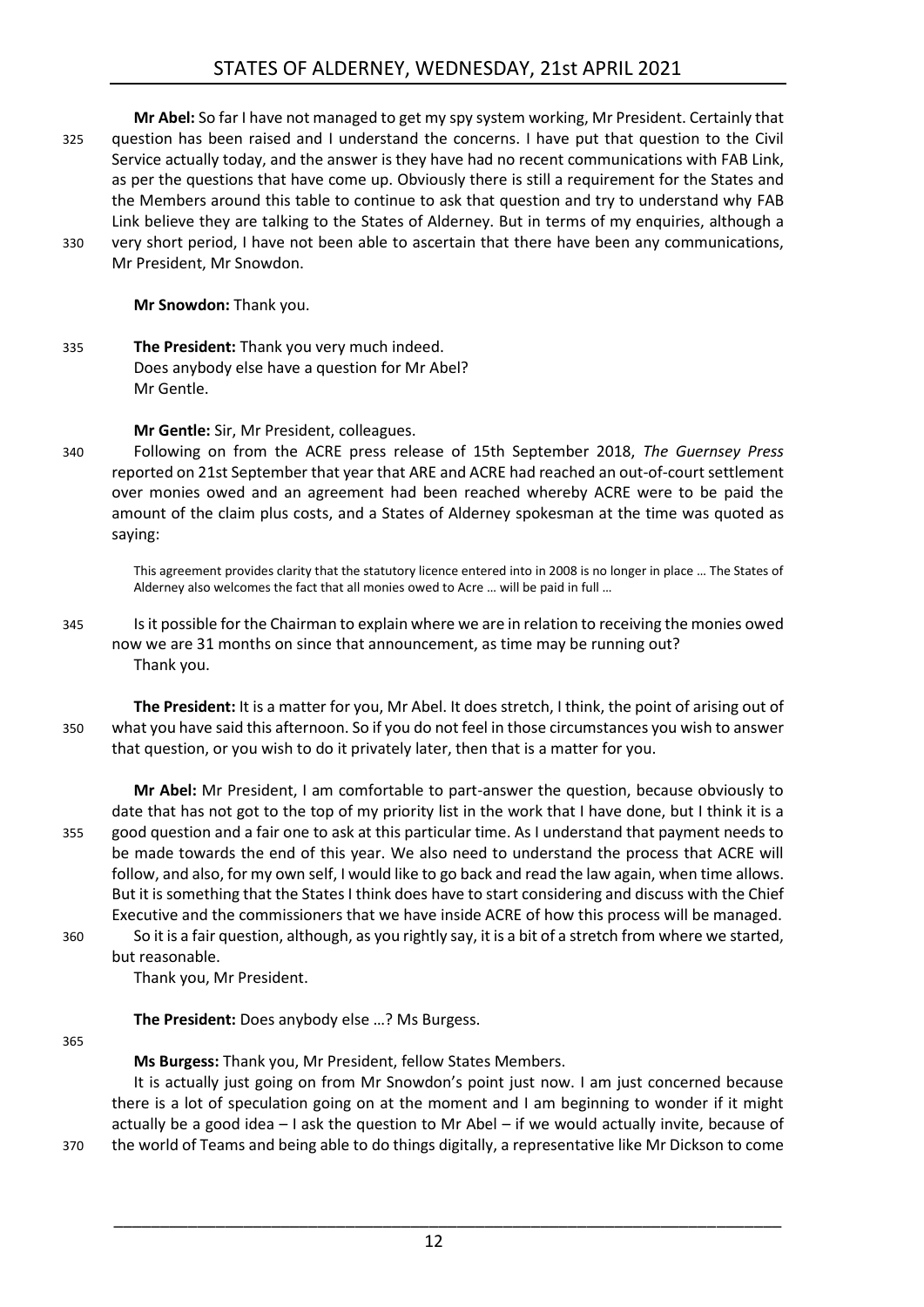in and give us some clarification on what is happening, because it is a conversation that Alderney needs to be in on, and to understand what is actually happening.

So my question is, to help stop speculation, could we not invite a representative in to come and speak to the States of Alderney?

375

**The President:** Mr Abel.

**Mr Abel:** Mr President, that is obviously a very good proposal, and I think P&F will probably debate that and we would consider that as a reasonable request.

380 Thank you, Mr President, thank you, Ms Burgess.

**The President:** Thank you. Anybody else?

#### **Update on the swimming pool**

<span id="page-12-0"></span>**The President:** Then your next question, Mr Snowdon, please.

385

**Mr Snowdon:** Thank you, President.

This is to Mr Abel. Are there any updates regarding the swimming pool? Thank you.

#### 390 **The President:** Mr Abel. *(Interjection by Mr Snowdon)*

**Mr Abel:** Yes, I have got quite an extensive answer here, so I just want to go through it carefully. At the current time our Chief Executive is reviewing the situation with regard to the swimming pool and actually doing some investigation on the history and all of the complications attached to 395 that, because that is not something that, shall I say, myself or other States Members have necessarily been that close to over the previous years that this has become an extensive Island saga, I would call it.

As it stands at the moment, the States of Alderney has provided some £250,000 towards the building of that swimming pool, and that money was supplied to the … I can never remember what 400 it is – ACS Trust fund, or the Alderney community swimming facility trust, and those funds have

been utilised to advance the project to its current stage. At the moment, as everybody is aware, the pool has stalled in its current state and due to a lack of funds cannot proceed. As it stands at the particular moment there, the trust has indicated to the States of Alderney that a further half a million pounds in addition to what I understand has

405 already been spent of some £600,000 is needed to complete the pool, taking that total expenditure of the pool to well over £1 million, against what I understand was a budget which was less than … well, I think initially I understood it was some £350,000, then it rose to approximately £500,000.

The States of Alderney have actually provided some assistance to the trust when they 410 requested help to determine whether they had a problem with the structural integrity of the pool, and that help was provided and that information was provided back to the trust. That information lives with the trust, not inside the States of Alderney. I certainly, having joined the States some two months ago, have been down to the pool to visit it. I was very much surprised, if I can say that. It is quite elaborate, and I was quite surprised at the extent of the design in terms of the 415 monies that were available, but that is where it is at the current time.

We have also had Deputy Helyar from Guernsey come to visit before Easter and he has had a look at it. We have also had a further Deputy from the Education Committee, Deputy Andy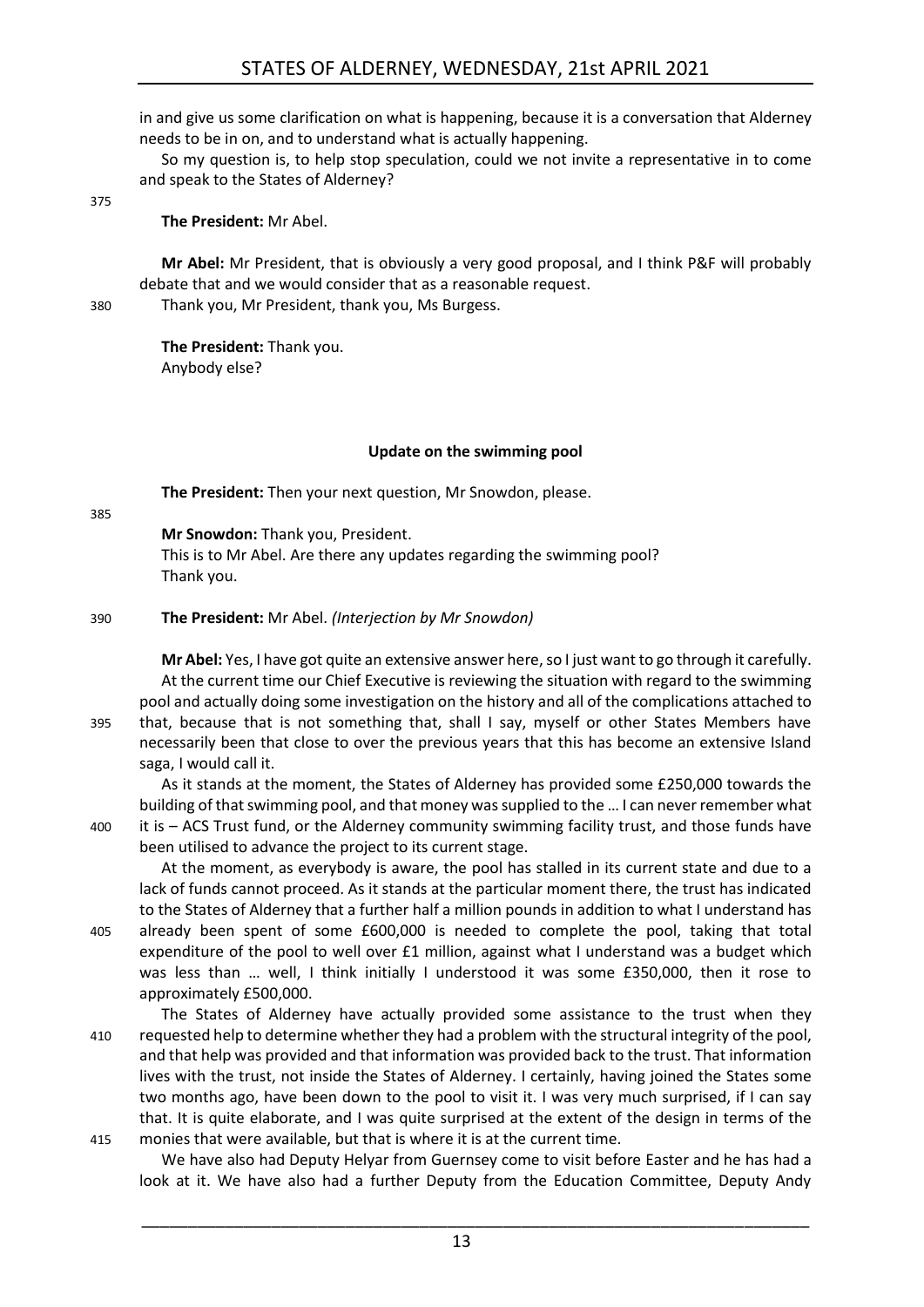Cameron – is that right? (**A Member:** Yes.) – come to visit on behalf of the Education Committee. So there has been a lot of interaction currently on that particular matter. The pool is obviously of

420 importance to the Island and to the States, but the problem that faces us is the fact that it needs a further £500,000 of funding and the States at the moment, without approval from the community, is loath to obviously offer any further funds.

The other item that we are concerned about is that the trust believes that the pool can be viable and it can support itself in an operating situation, however then I am not sure that that is 425 the case. All of the advice we have had from various people who have been involved with pools indicate that a swimming pool on its own is not a very profitable item. So any engagement from the States going forward again would require sign off from the public, if the pool cannot make money going forward. And again, that is quite a debate that is needed, both inside the States as well as obviously with the public going forward.

- 430 In terms of the way forward, it is not easy. One of the areas that we are hopeful will bear fruit is there have been discussions with the Alderney Sports Foundation – the sports foundation I think in Guernsey – and also with some of the officers from the Education Committee in Guernsey, and they are looking at whether the swimming pool as it stands can be incorporated within the scope of the Education Committee's mandate, and that, as I understand it, could still take some time.
- 435 That has got to go through discussion in the Guernsey Committee, it has also then got to be put into their budget for potentially 2022 and then it has to be passed through the States of Deliberation. So not necessarily a sure outcome.

For ourselves, as I mention, the States here could decide they wish to fund it, and then the public would have to be consulted and see whether they are happy (a) to put up the half a million 440 pounds to complete it, and (b) to potentially take the risk that the pool may need further subsidies going forward. Those are the sum of the areas that the States is currently assessing and it has to

have further consultation amongst the P&F Members before we can resolve a way forward. Thank you, Mr President.

445 **The President:** Thank you, Mr Abel. Mr Snowdon.

Thank you.

#### **Mr Snowdon:** Thank you, President.

Just a follow-up question from Mr Abel's very detailed response, sir, thank you.

450 You just touched on the problems with the pool structure. I do not know if you can actually … do you know of any actions being taken, or is there any insurance cover that would sort these potential defects out? Are we aware of any actions or issues about how to resolve these problems with the pool that I think you stated?

#### 455

**Mr Abel:** That information is obviously with the trust, and really should be discussed with them. From an outsider's point of view is I understand, but that has to be confirmed, remedial work is required. But, as I understand, it is not a major issue going forward. But the best is the trust really informs the public of the pluses and minuses with that.

460 Thank you.

**Mr Snowdon:** Thank you.

**The President:** Thank you. 465 Would anybody else like …? Mr Kelly.

**Mr Kelly:** If I may, sir, thank you.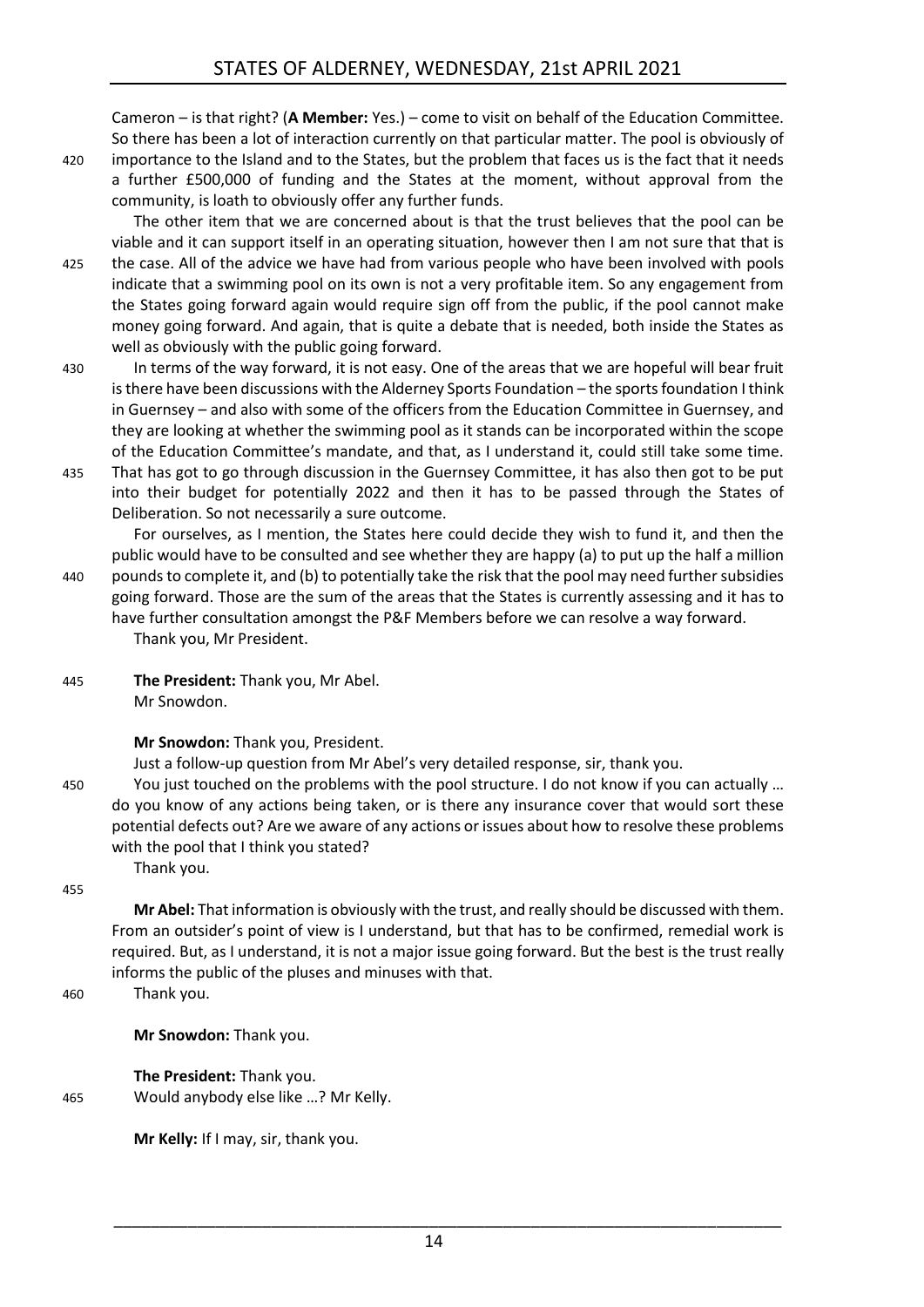Mr Abel, given the fact the pool is in the school grounds, replaced what was a training pool for the children, are you able to say what negotiations have been taking place with the Guernsey 470 Education authority in relation to their financial aid?

**Mr Abel:** Yes, at the current time, Mr Boyd – Mr Kelly; I get it wrong, I beg your pardon. In terms of that is as I understand, and again that is some of the work that still needs to be done by the Civil Service, the pool is actually on States' land and does not form part of the school grounds. 475 There is, or was, a lease drawn up between the States, the school, Education in Guernsey and the trust on that particular piece of property. That lease has now lapsed and any further negotiations need to strongly consider the various people in the mix. As I understand it, and again the trust can probably clarify that better, but the information they have provided to me is that they have had discussions with the Education Committee and the school, and there has been indication that if 480 the pool is complete there will be minor subsidy, or minor funds provided to operate that pool. But they are a very small portion of a potential, larger operating cost, again, as I understand it based on the information that has been provided to.

Thank you.

485 **The President:** Any other questions? Thank you.

#### **Recent Policy & Finance decisions**

<span id="page-14-0"></span>**The President:** And your final question to Mr Abel, Mr Snowdon.

**Mr Snowdon:** Thank you, President.

490 Does the Chairman wish to outline any Policy & Finance Committee decisions recently? Thank you.

**Mr Abel:** Thank you, Mr Snowdon, Mr President.

- In terms of that, I would really like to say no! But I think a couple of items. At the moment, if 495 you look at the website, there are two particular items in the draft minutes that have been published. One is on the coins contract and the other one is on the inter-island ferry service. Both of those are termed … I have forgot, I beg your pardon … confidential, sorry – lost the very simple word that I needed – confidential items.
- In terms of the coins contract, though, I think we will be clarifying that the coins contract will 500 be extended, may be extended for a further year due to some of the problems around sales and coins that the Mint holds. So that it is possible it will extend for a year that particular coins contract until, and then renegotiate or bid the coins contract going forward as we did before.

With regard to the inter-island ferry service, I understand that that should be in operation in May, and I believe, if I can, Ms Burgess may be able to comment on that more, at a reverse 505 supplementary question. I do not quite know how one would do that.

**The President:** With difficulty!

**Mr Abel:** I suspect, sir. Thank you, Mr President.

510 In terms of the other item on the agenda, the Tourgis project, that has been discussed and the Chief Executive is reviewing that with Law Officers in relation to due diligence on both the viability of the project and obviously the viability of the investors in that project. That is a particular item.

The other one, on a lighter note, we now have open Government. Ian, I think you proposed that we now the office –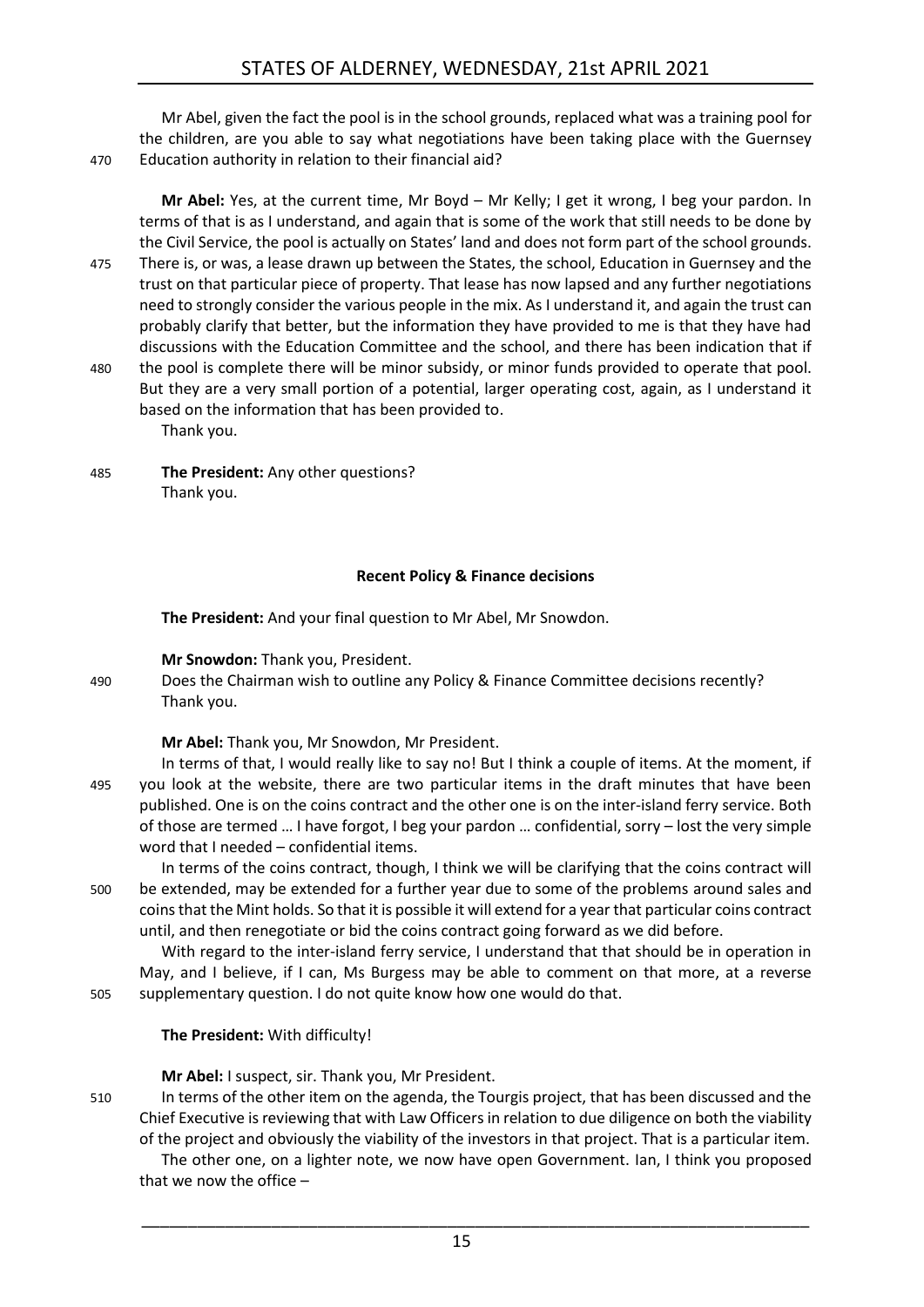## STATES OF ALDERNEY, WEDNESDAY, 21st APRIL 2021

| The President: Mr Carter! |
|---------------------------|
|                           |

**Mr Abel:** I beg your pardon – Mr Carter, beg your pardon. We now have open Government –

**The President:** Not that open! *(Laughter)*

520

**Mr Abel:** Thank you. We have now got open Government, in that the general office is open as per the opening hours beforehand, plus the barrier has been removed to get into the Island Hall. Thank you. *(Interjection)*

525 **The President:** Thank you. Now, selection for you there, Mr Snowdon – one question! *(Laughter)*

**Mr Snowdon:** I am going to leave it, but thank you, Mr Abel. Thank you. No question.

530 **The President:** Ms Burgess, with care!

**Ms Burgess:** Thank you, Mr President, and States Member.

I will say it in this … and if it is wrong, do stop me. So can I ask Mr Abel to confirm that the contract of the Little Ferry was signed by the operator on 9th April and by the States of Alderney 535 on 15th April, with the supporting documentation for the agreement was also submitted, and the service starts on 28th May, and does it finish on 3rd October? *(Laughter)*

**The President:** Well there we are. Mr Abel.

540 **Mr Abel:** I am glad to confirm that. Thank you, Mr President.

**The President:** Does anybody else have any questions arising out of that plethora of information?

#### **PSO and runway refurbishment**

<span id="page-15-0"></span>**The Greffier:** There being no other questions, Mr President, if we may move on to questions 545 received from Mr Roberts for the Chairman of P&F.

**The President:** Mr Roberts, you have a question?

**Mr Roberts:** Yes, please, sir.

550 Will the Chairman of Policy & Finance please give me an update on the PSO progress and dates of runway refurbishment expectations?

**The President:** Mr Abel.

555 **Mr Abel:** Mr President, Mr Roberts, thank you for the question.

I think as mentioned before there, we have had extensive meetings and discussions around the runway in particular, and also the potential extension of the runway. The one particular meeting we had with Deputy Roffey and colleagues was really around understanding the PSO, when it will be signed and whether the PSO was still as we understood. At that particular meeting,

560 the PSO was confirmed as being shortly to be signed. The States of Guernsey would put some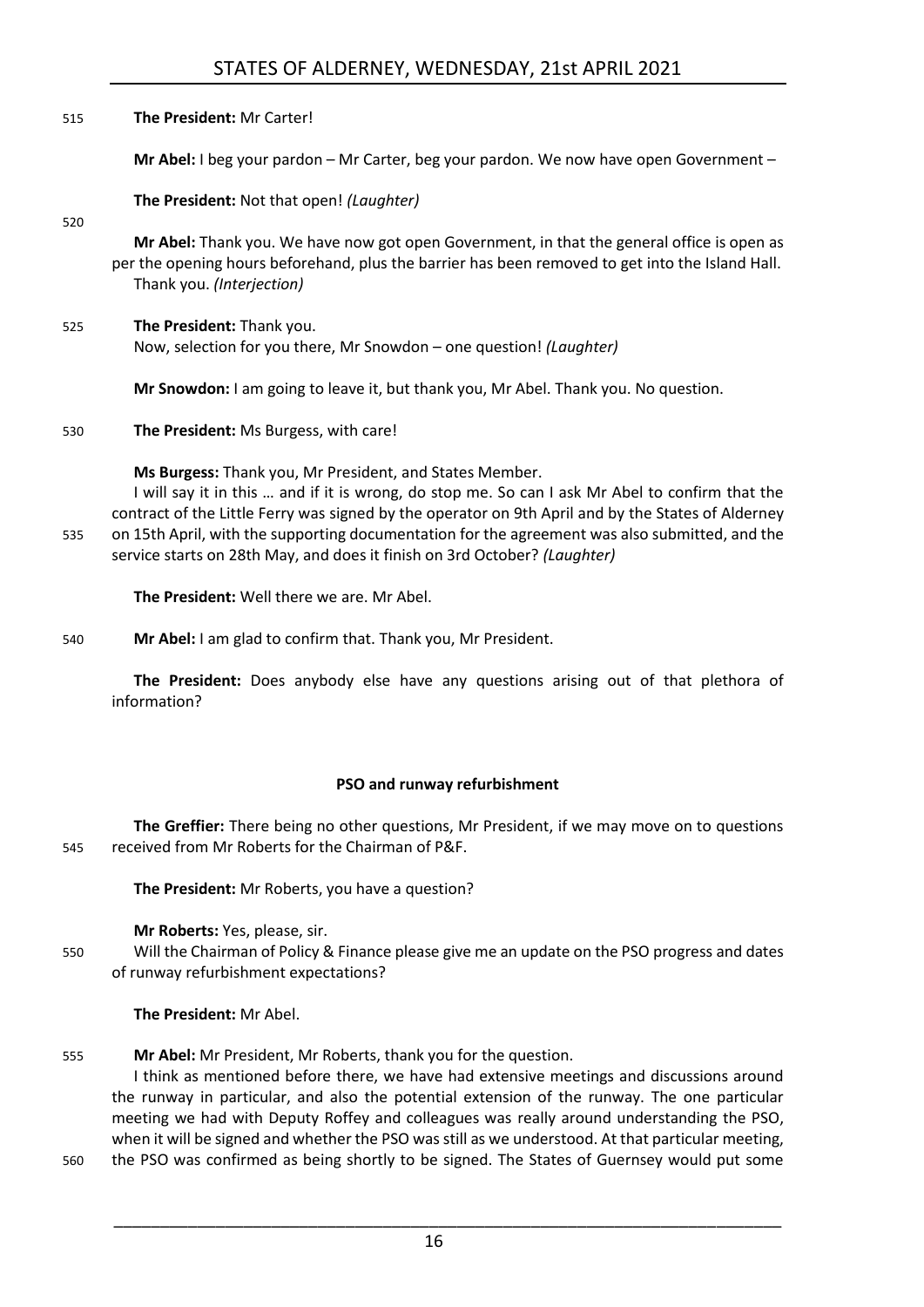£2 million in as a subsidy on a five-year basis to that agreement and basically Aurigny would operate within the terms of that PSO, as I understand it.

I think also as I mentioned before, with regard to the runway extension, I think we have covered that in a fair amount of detail, but again, just to reiterate there are certainly the officers on our 565 side and also the Members who were engaged in the various conversations and meetings with the States of Guernsey's Members, reiterated that it is important there are no delays to the refurbishment of the runway, and even though we are supportive of the extension, the Island could not tolerate any further significant failures in the runway. Again, as I mentioned, we had assurances from those Members of the States of Guernsey and the officers that there would not 570 be a delay.

Thank you.

**The President:** Thank you.

Mr Roberts, supplementary question, perhaps?

575

**Mr Roberts:** No, sir, the answer was in Mr Abel's answer, so I cannot ask it again.

**The President:** So you do not have another question arising out of his answer?

580 **Mr Roberts:** No I do not.

**The President:** Okay, thank you very much.

**Mr Roberts:** It was to do with the deterioration of the runway.

585

**The President:** Does anybody else have a question for Mr Abel? Thank you.

#### **Protecting the route du sufferance**

<span id="page-16-0"></span>**The Greffier:** In that case, sir, Mr Roberts has questions for the Chairman of the GSC.

#### 590 **The President:** Mr Roberts.

**Mr Roberts:** Yes, sir, please.

Would the Chairman of GSC please agree that the route du sufferance should be protected, as many landowners, walkers, estates and wildlife organisations are vulnerable if ancient laws are 595 threatened?

**The President:** Mr Kelly.

**Mr Kelly:** Thank you, sir.

- 600 Mr Roberts, in relation to that question, you and other fellow Members are aware the matter was raised by you at a GSC meeting. It was remitted to Policy & Finance Committee for their assistance, and subsequently sent to the Crown Law Officers for advice. We have been given provisional views and are awaiting further advice. The provisional views have been presented in papers for the P&F meeting tomorrow. However, the advice received so far is that the use of the 605 word –and forgive my Black Country accent – sufferance suggests that it might not be a right as
	- such, but merely that the owner of the land may be obliged by a court order to allow necessary access.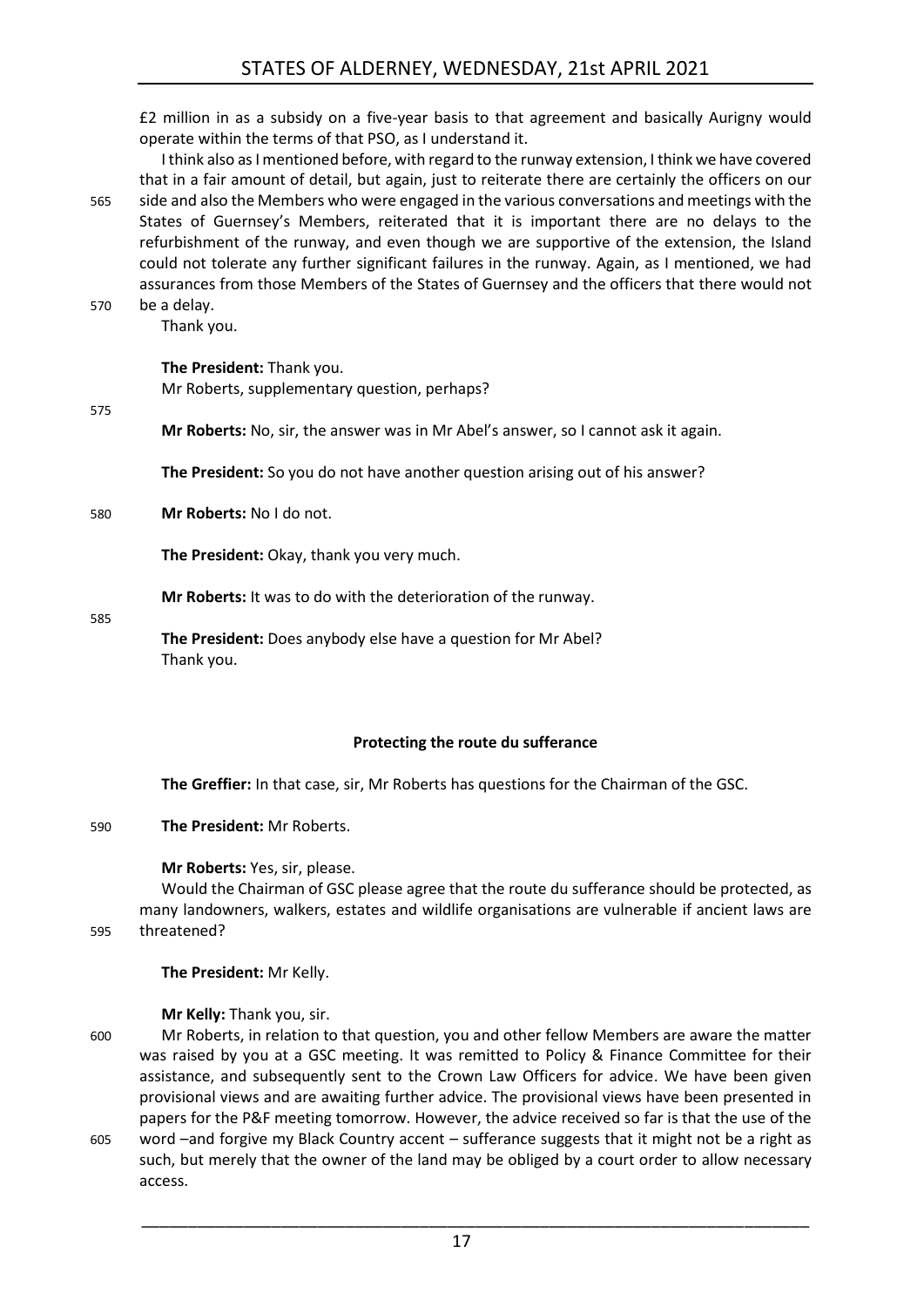Historically – my family do not go back as far as yours, Mr Roberts, but – I am told this necessary access was to allow owners of land without ready access to travel across others' lands to tend 610 their cattle and work the land. The others therefore have to suffer the trespass. The route du sufferance is recorded on the individual land registry entries for these specific parcels of land. They are not public rights of way for walkers and there is no trace of specific legislation covering the matter, merely the land registry entries and customary law. However, I do totally accept the importance of the subject, and believe that it should be protected and value the opportunity to 615 speak on the matter, and look forward to the Law Officers' advice to the next Committee.

**The President:** Thank you. Mr Roberts, do you have a question arising out of that?

620 **Mr Roberts:** Yes, just a short one, sir, please. Does he not agree that when the land strips were divided up in the 1600s, I believe, such a law must have existed and has since been perhaps lost?

**Mr Kelly:** Well, I was not around then, despite my grey hairs, however I am advised, having 625 read the history of the Island, that all the records were lost during the German occupation. Both this Greffier and Greffiers, in plural, have advised me there is no record of a statute, a written statute, but it is merely customary law, or, to use an English term, common law, which is time immemorial. There is no trace of any record of any statute being made back to the 1600s.

630 **The President:** Thank you. Does anybody else have a question? Mr Snowdon.

**Mr Snowdon:** Thank you, Mr Kelly, for explaining the matter.

635 Just a bit of clarification, do we know how many of these route du sufferances are on the Island and how many actually may be connected to residential properties, because obviously there may be a bit of situation if this is not resolved.

Thank you.

640 **Mr Kelly:** The succinct answer is no.

**Mr Snowdon:** Okay, thank you. *(Laughter)*

**The President:** Anybody else?

645 Thank you.

#### **Weekend access to the quay**

<span id="page-17-0"></span>**The President:** Your final question, Mr Roberts.

**Mr Roberts:** Thank you, sir.

As the quay belongs to the general public, it was, and should be, a public amenity. Will he look 650 at opening it up at weekends at least for access to all, as this was blocked without consultation?

**The President:** Mr Kelly.

**Mr Kelly:** Thank you, sir.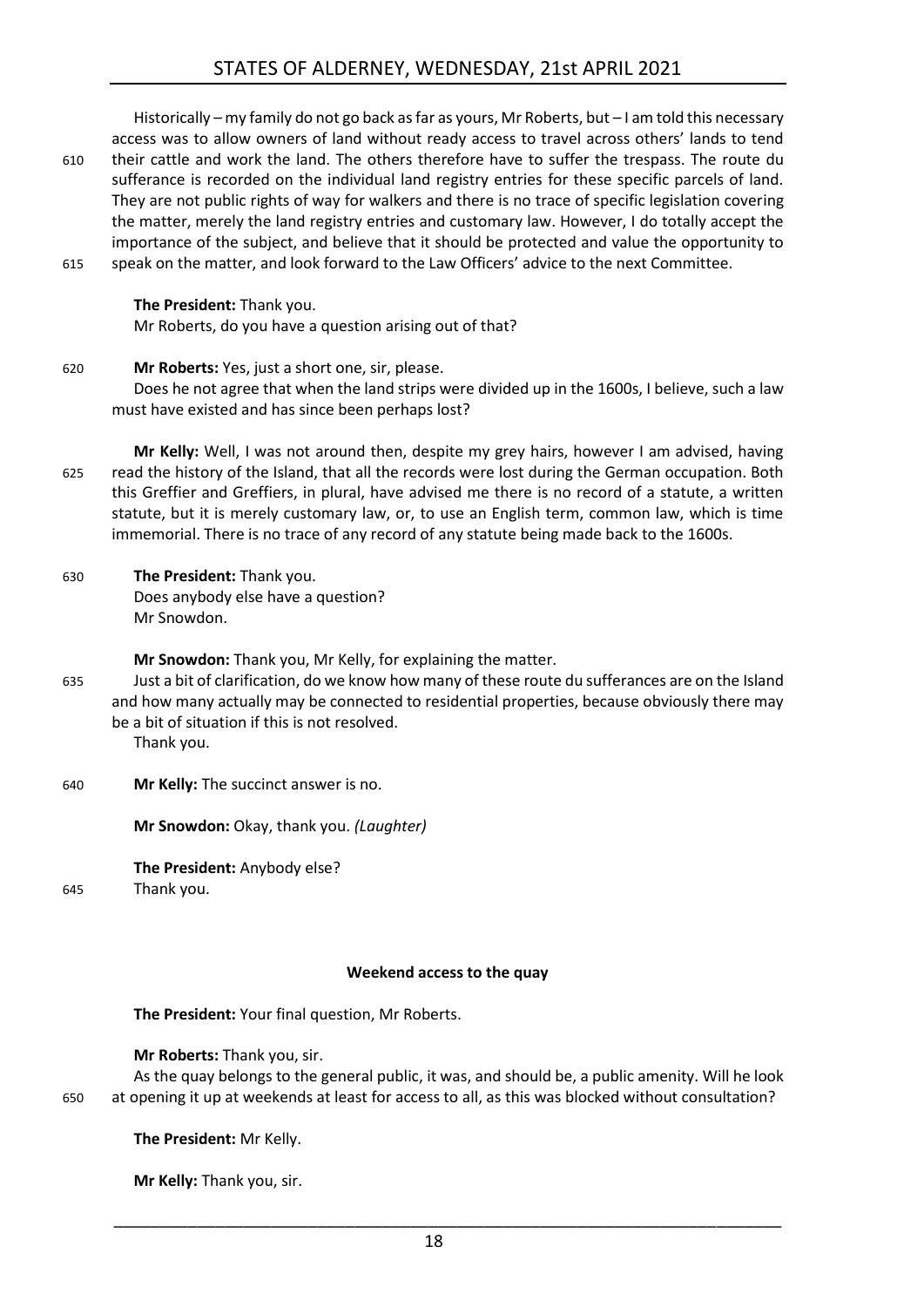655 In relation to that question, you are aware that the policy of the General Services Committee is to allow public access to the seaward end of the quay via a signed gate and pathway on the eastern edge of the quay. It is allowed when the quay is not in operation.

I do accept that there have been occasions when this has not been left open and I have spoken to the Harbour Master about the matter on two occasions. In order to assist the public, signs have 660 been ordered to ensure that access to this pathway is clearly visible.

The part of the quay storing containers is not open to the general public as part of our international obligation on maritime security for ships and ports. I accept, whilst this does sound OTT for little old Alderney, we are obliged to honour our obligations. However, again, I agree with Mr Roberts that access to the end of the quay should be made available. I apologise on behalf of

665 the Committee where this has not been allowed, through human error and would ask that if any member of the public find that our policy is not being carried out to contact Mr Roberts who will no doubt deal with the matter. *(Laughter)*

**The President:** Thank you, Mr Kelly.

670

**Mr Kelly:** Thank you, sir.

**The President:** Over to you, Mr Roberts. *(Interjections)* Do you have a supplementary question?

675 **Mr Roberts:** Yes, sir, I do.

Will the Chairman give assurance that other areas of the Island will not be closed to the public in similar fashion relating to the new health and safety impositions that are coming?

**Mr Kelly:** I cannot give any assurance, sir, because I did not know of any new health and safety 680 impositions. Perhaps in a private moment Mr Roberts can inform me where they are, but I have no knowledge so therefore I cannot give any assurances either way.

**The President:** Well, I think that answers that question. Anybody else have a question? Mr Snowdon.

685

**Mr Snowdon:** I just would really like to pass on this question from the members of the public that are just a bit concerned our older generation of people that cannot walk very well that are used to just driving up to the end of the quay, doing a bit of fishing and driving away. I appreciate the access there, but for those people I think a little bit prohibited from getting that access, I just 690 wonder if there could be something that General Services look into where people that are quite hard with disabilities or something can get to the end, or the older generation, so they can do a bit of fishing which is good for their mental health and so on.

**Mr Kelly:** Absolutely, a good question, sir. I am sure that General Services will have a look. We 695 do have a problem, as I said, people perceive Alderney, as a little Island, that we do not have international obligations, and we do unfortunately. Whilst they do sound over the top, we have to keep that part secure. But if there is some way we can assist those who do need to drive to the end of the quay, rather than walk it, then yes we will have a look at it, of course.

700 **The President:** Thank you. Ms Burgess.

**Ms Burgess:** Thank you, Mr President, fellow States Members.

Sorry, just continuing from Mr Roberts' point, do you think that it is at all possible in the future 705 to consider maybe having a way of gating off the Sep containers when the boat is not in so that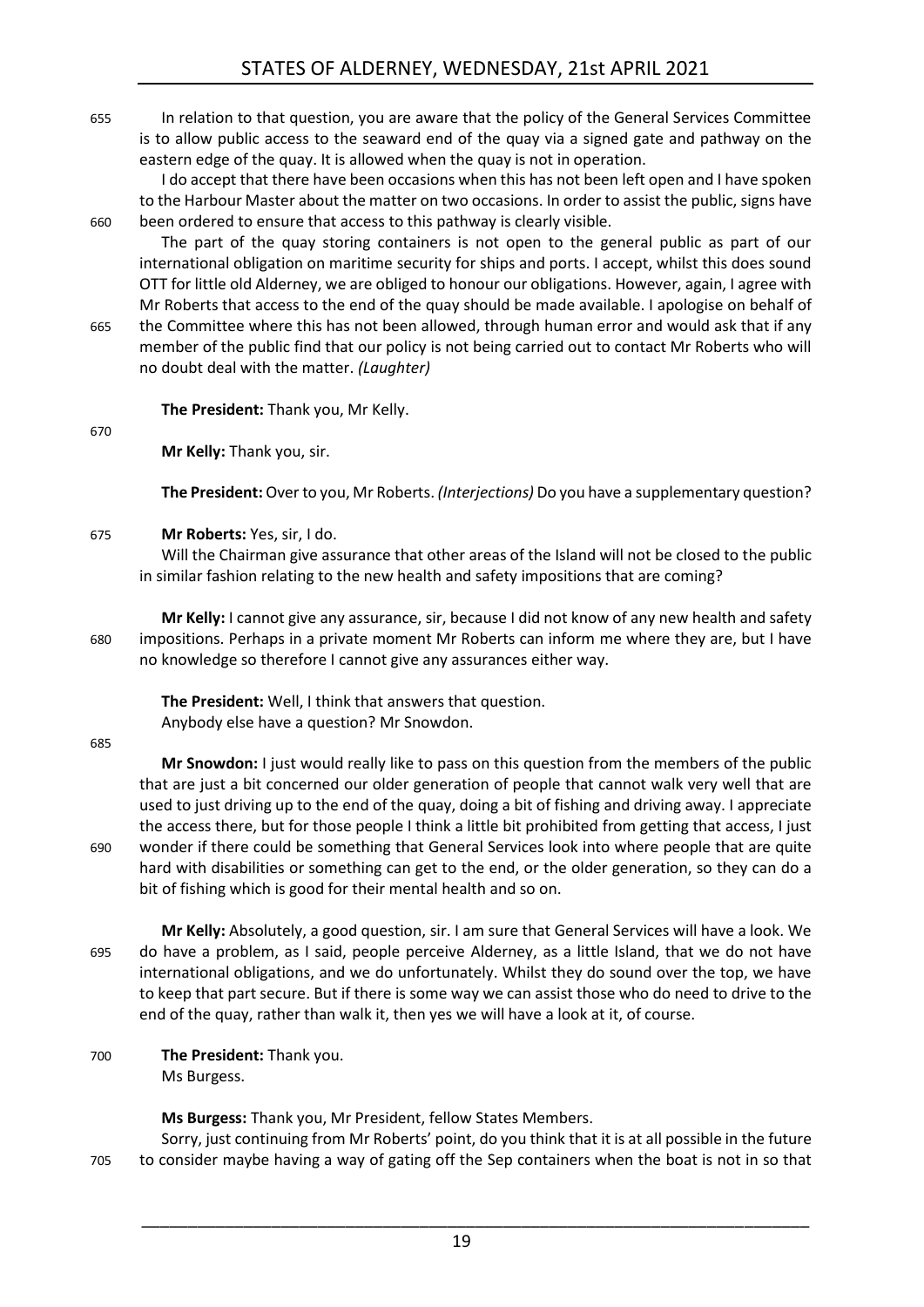the main access onto the quay is then available for people with limited physical abilities to get there?

**Mr Kelly:** I think the succinct answer is yes, we can look at it.

710

**The President:** Any further questions? Then that completes your questions, Mr Roberts. Thank you.

#### **Report on the combined Fire and Rescue and Ambulance Services**

<span id="page-19-0"></span>**The Greffier:** The next matter, Mr President, is a Report received from Mr Kelly, Chairman of the General Services Committee.

715

**The President:** Now, Mr Kelly, you submitted this Report quite properly after the Billet had been published. (**Mr Kelly:** Yes, sir.) So I think for the purposes of the people who are here and listening, and also for *Hansard*, would you please read that Report in full?

720 **Mr Kelly:** I will, sir.

**The President:** Thank you very much.

**Mr Kelly:** Mr President, fellow States Members, Members will be aware that following the 725 dissolution of the previous Alderney Ambulance Service, the provision of this essential healthcare sector was taken over by the States of Alderney and combined under the leadership of the Fire and Rescue Service. I am now happy to report that there are now 11 volunteers, of which two are seasonal volunteers, as work and study off Island permits. Therefore there are nine regulars in addition to the clinical support officer, who is a fully qualified paramedic, engaged in ambulance 730 duties. Two of these nine are also firefighters.

A review is being conducted that may result in opportunities for members of the community to contribute to the pre-hospital emergency response on the Island, namely community first responders.

We have had, and we have always had, as far as I am aware, a patient-focused quality care 735 service, throughout certainly the time I have been on the Island, which provides Island-wide ambulance service and assisting in medevac transfers – this continues. The service also provides non-emergency Patient Transfer Service upon a clinician's request.

I have been involved in various ways with the provision of Ambulance Service in Alderney over the last 12 years and have always been impressed by the willingness of Island residents to devote 740 their spare time to helping others, be they ambulance personnel, firefighters, lifeboat personnel or volunteers in the caring non-medical roles.

As a measure of the Ambulance Service's efficiency, I would like to take this opportunity to publicly thank all those medics, firefighters and ambulance personnel who recently, through training and system efficiency, were able to save the life of a well-known local man who suffered

745 two cardiac arrests whilst in the process of being transferred to the Princess Elizabeth Hospital in Guernsey. I report this with the full knowledge and permission of both that family and the patient. On behalf of the States I have personally thanked the volunteers, but felt it necessary to share the States' thanks to them and all volunteers publicly.

Finally, I would ask that all Island employers facilitate their employees' the opportunity to be 750 involved. I am certain if the lifesaving skills were needed in the workplace they would be grateful of their staff's lifesaving training.

Thank you, sir.